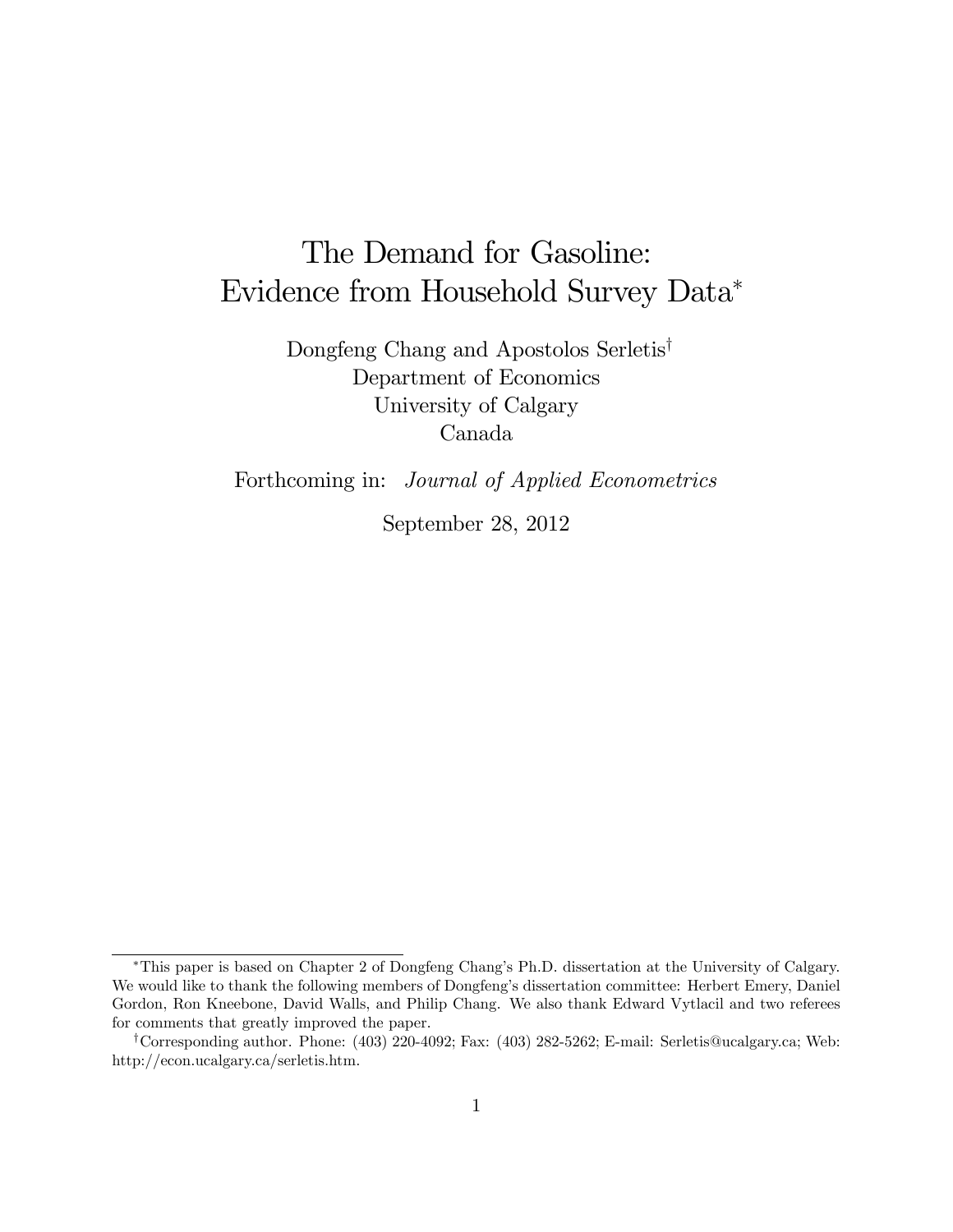#### Abstract:

In this paper we investigate the demand for gasoline in Canada using recent annual expenditure data from the Canadian Survey of Household Spending, over a 13-year period from 1997 to 2009, on three expenditure categories in the transportation sector: gasoline, local transportation, and inter-city transportation. In doing so, we use three of the most widely used locally flexible functional forms, the Almost Ideal Demand System (AIDS) of Deaton and Muellbauer (1980), the quadratic AIDS (QUAIDS) of Banks *et al.* (1997), an extension of the simple AIDS model that can generate quadratic Engel curves, and the Mináex Laurent model of Barnett (1983) that can also generate quadratic Engel curves. We pay explicit attention to economic regularity, argue that unless regularity is attained by luck, flexible functional forms should always be estimated subject to regularity as suggested by Barnett (2002), and impose local curvature to produce inference consistent with neoclassical microeconomic theory. Our findings indicate that the curvature-constrained Minflex Laurent model is the only model that is able to provide theoretically consistent estimates of the Canadian demand for gasoline. Our estimates show that the own-price elasticity for gasoline demand in Canada is between  $-0.738$  and  $-0.570$ , less elastic than previously reported in the literature.

JEL classification: C30, D12, Q43.

Keywords: Flexible functional forms; Theoretical regularity; Household data.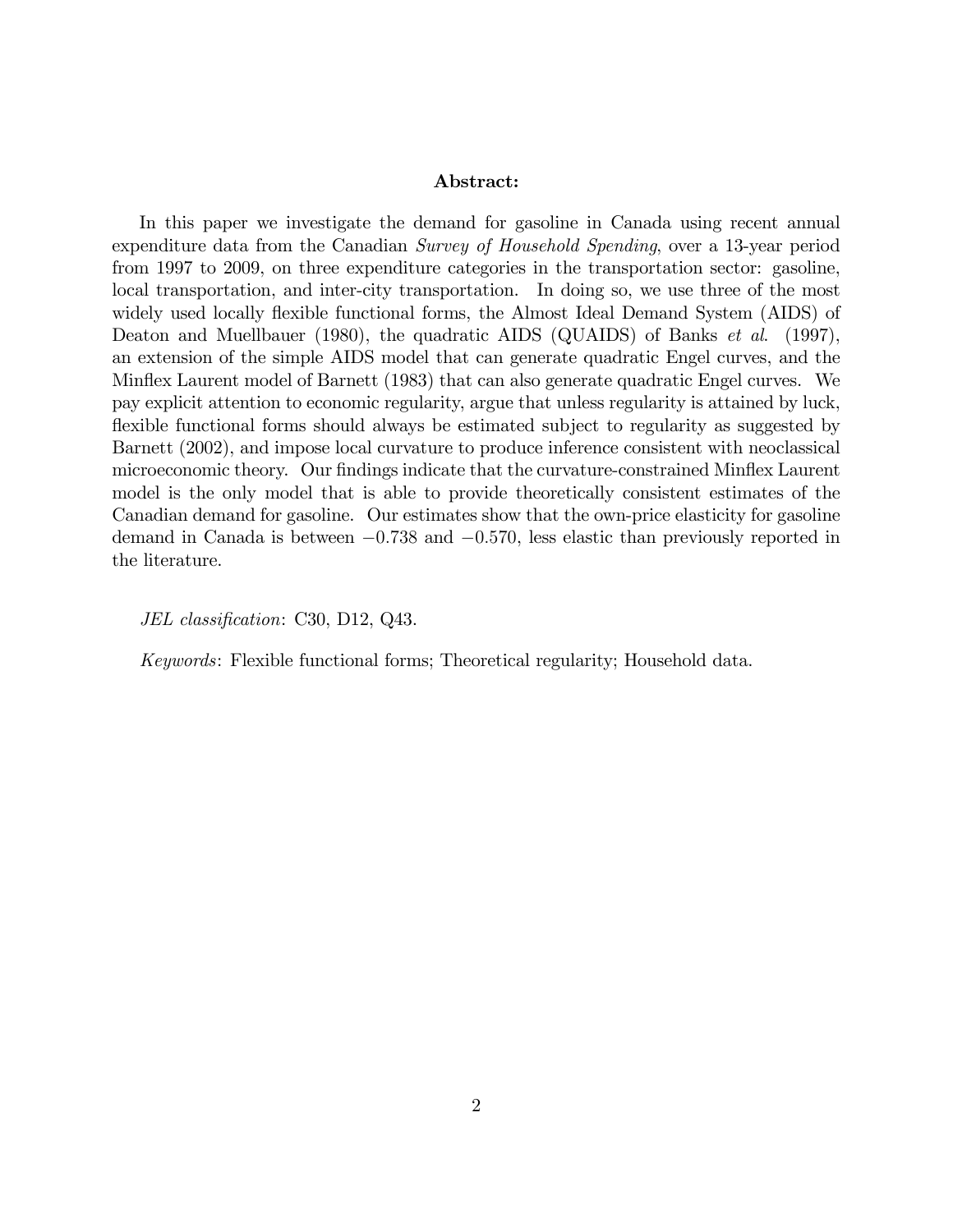# 1 Introduction

As Hamilton (2011, p. 364) puts is, "I noted in a paper published in the *Journal of Political* Economy in 1983 that at that time, 7 out of the 8 postwar U.S. recessions had been preceded by a sharp increase in the price of crude petroleum [Hamilton (1983)]. Iraqís invasion of Kuwait in August 1990 led to a doubling in the price of oil in the fall of 1990 and was followed by the ninth postwar recession in 1990–1991. The price of oil more than doubled again in 1999–2000, with the tenth postwar recession coming in 2001. Yet another doubling in the price of oil in  $2007-2008$  accompanied the beginning of recession number 11, the most recent and frightening of the postwar economic downturns. So the count today stands at 10 out of 11, the sole exception being the mild recession of  $1960-1961$ , for which there was no preceding rise in oil prices."

One important parameter for determining the consequences of crude oil price shocks for the macroeconomy is the price elasticity of the demand for gasoline. If the demand for gasoline is very inelastic (so that when the price increases by a certain percentage, the quantity demanded decreases by a much smaller percentage), oil prices changes will have significant effects on the level of economic activity through their effect on consumption. For example, sharp increases in gasoline prices, due to increases in oil prices and supply disruptions (such as, for example, refinery outages and regional supply shortages), will significantly reduce disposable income, causing consumers to curb expenditures across consumption categories. Moreover, higher gasoline prices saddle businesses with higher transportation costs, causing them to pass them along to their customers in the form of higher product prices.

The role of oil prices in the macroeconomy has been the focus of a large number of recent econometric studies  $\sim$  see, for example, Hamilton (2009, 2011), Kilian (2009), Elder and Serletis (2010), and Kilian and Vigfusson (2011), among others. The demand for gasoline has also been investigated extensively in the literature, although the existing major contributions in this area are quite outdated, since they primarily focus on the 1970s and 1980s. See Dahl and Sterner (1991), Espey (1998), and Graham and Glaister (2002) for thorough reviews of hundreds of gasoline demand studies. In recent years, however, a number of significant changes have occurred in the global gasoline market. For example, as can be seen in Figure 1, crude oil and gasoline prices (from the U.S. Energy Information Administration) have become more volatile over the past decade, breaking records in 2007 and 2008, exceeding even levels reached after the oil price shocks in the 1970s. Moreover, according to Hamilton (2009), the earlier oil price shocks were primarily caused by physical disruptions of supply whereas the oil shock of 2007-2008 was caused by strong demand confronting stagnating world production.

The high oil prices and growing concern about global warming have reignited interest in reducing gasoline consumption. Recently, Serletis et al. (2010, 2011) use the most recent data (since 1980), published by the International Energy Agency (IEA), for a number of OECD and non-OECD countries (including China and India), to study interfuel substitution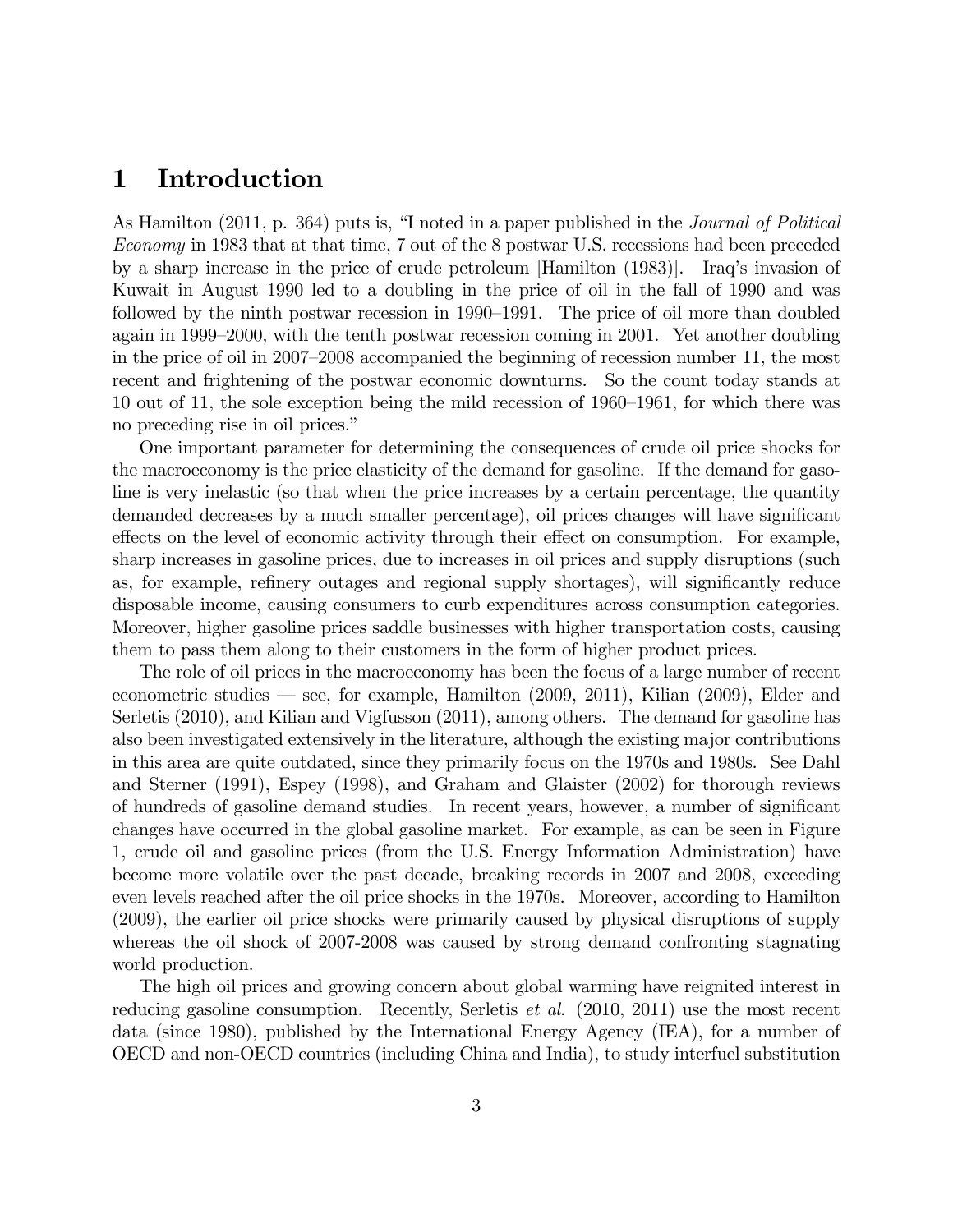elasticities at the sector and aggregate levels. In doing so, they take the approach of using a flexible demand system [namely, the normalized quadratic  $(NQ)$ , introduced by Diewert and Wales (1988), following Diewert's (1971) influential paper. This approach, pioneered by Berndt and Wood (1975), Fuss (1977), and Pindyck (1979) in the context of interfactor and interfuel substitution, involves the specification of a differentiable form for the cost function, the application of Shephard's (1953) lemma to derive the cost share equations, and the use of relevant data to estimate the parameters and compute the relevant elasticity measures – the income elasticities and the own- and cross-price elasticities.

With the exception of Serletis *et al.*  $(2010, 2011)$ , earlier gasoline demand studies that use flexible functional forms have employed the translog functional form, introduced by Christensen et al. (1975). Although the translog provides arbitrary elasticity estimates at the point of approximation (that is, locally), there is evidence that this model fails to meet the theoretical regularity conditions of neoclassical microeconomic theory (positivity, monotonicity, and curvature) in large regions. Moreover, in the empirical gasoline demand literature there has been a tendency to ignore theoretical regularity or not to report the results of full regularity checks; for example none of the gasoline demand studies listed in Table 1 reports on theoretical regularity. In this regard, as Barnett (2002, p. 199) put it, "without satisfaction of both curvature and monotonicity, the second-order conditions for optimizing behavior fail, and duality theory fails. The resulting first-order conditions, demand functions, and supply functions become invalid."

In the recent literature there is an attempt to treat theoretical regularity as a maintained hypothesis and built it into the models being estimated, very much like the homogeneity in prices and symmetry properties of neoclassical consumer theory. In particular, Ryan and Wales (1998), drawing on related work by Lau (1978) and Diewert and Wales (1987), suggest a procedure for imposing local curvature conditions and apply their procedure to three locally flexible functional forms — the Almost Ideal Demand System (AIDS) of Deaton and Muellbauer (1980), the normalized quadratic (NQ) of Diewert and Wales (1988), and the linear translog. Also, Moschini (1999) suggests a possible reparameterization of the basic translog of Christensen et al. (1975) to overcome some problems noted by Ryan and Wales (1998) and imposes curvature conditions locally in the basic translog. More recently, Serletis and Shahmoradi (2007) impose curvature conditions locally on the generalized Leontief model, introduced by Diewert (1974), and Chang and Serletis (2012) on the quadratic AIDS (QUAIDS) of Banks et al. (1997), an extension of the simple AIDS model that can generate quadratic Engel curves. Also, Blundell et al. (2012) develop a new method for estimating a demand function and apply it to gasoline demand in the United States, using data from the 2001 U.S. National Household Travel Survey. Their method uses Slutsky shape restrictions to improve the precision of a nonparametric estimate of the demand function.

In this paper, we use three flexible functional forms, the AIDS, QUAIDS, and the Minflex Laurent model introduced by Barnett (1983) and Barnett and Lee (1985), to investigate the demand for gasoline in a systems framework, giving the quantity demanded also as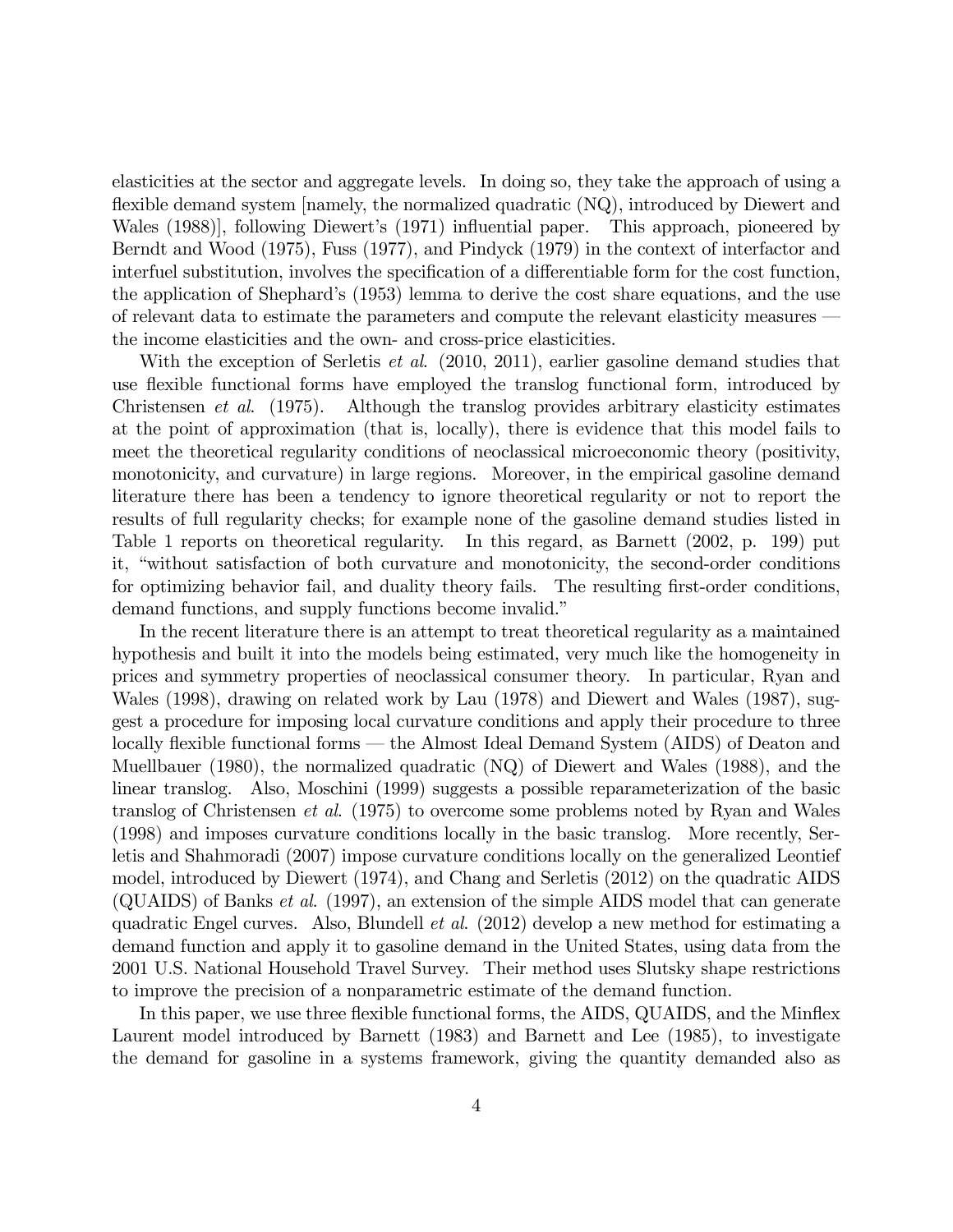a function of the prices of other transportation goods. We pay explicitly attention to theoretical regularity and argue that unless regularity is attained by luck, flexible functional forms should always be estimated subject to regularity, as suggested by Barnett (2002) and more recently by Barnett and Serletis (2008) and Serletis et al. (2010, 2011). In doing so, we examine the demand for gasoline in Canada. Canada has only half percent of the world's population, but produces two percent of global greenhouse gas emissions. Moreover, Canada ranks the second-highest among OECD high-income countries in terms of petroleum-based liquid fuel consumption per capita – see Knittel  $(2011)$ . Also, about 75% of oil-related greenhouse gas emissions in Canada come from vehicle use, not exploration or production, according to Environment Canada (2010). Given the significance of decreasing Canadian gasoline consumption and transportation related greenhouse gas emissions, it is especially important to investigate how Canadians currently respond to changes in gasoline prices.

To obtain our estimates of the demand for gasoline in Canada, we follow Schmalensee and Stoker (1999) and Yatchew and No (2001) and use the recent micro-survey data for Canadian household expenditures. In particular, we use annual expenditure data from the Canadian Survey of Household Spending, over a 13-year period from 1997 to 2009, on three expenditure categories in the transportation sector: gasoline, local transportation, and intercity transportation. We ignore demographic or other nonincome consumer characteristics (such as age and household composition), but distinguish between three different household types: single-member households, married couples without children, and married couples with one child. Our findings in terms of regularity violations even when the curvature conditions are imposed are disappointing in the case of the AIDS and QUAIDS models, since the imposition of local curvature conditions on these two models does not eliminate the curvature violations completely for all three household types. Only the curvatureconstrained Mináex Laurent model is able to generate results consistent with the theoretical regularity conditions. Based on this model, our estimates of gasoline own-price elasticities for Canada are statistically significant and vary from  $-0.738$  to  $-0.570$ , suggesting that the demand for gasoline in Canada is overall less elastic than earlier papers have reported, using methodology different than ours.

The rest of the paper is organized as follows. Section 2 provides a brief review of different approaches to estimating the demand elasticity of gasoline. Section 3 follows the demand systems approach to gasoline demand and discusses three locally flexible functional forms, paying attention to the imposition of local curvature. Section 4 discusses the flexibility properties of the three functional forms whereas Section 5 focuses on their ability to capture the Engel curve structure of the data. Section 6 discusses the data and related econometric issues and Section 7 presents the empirical results. The final section concludes the paper.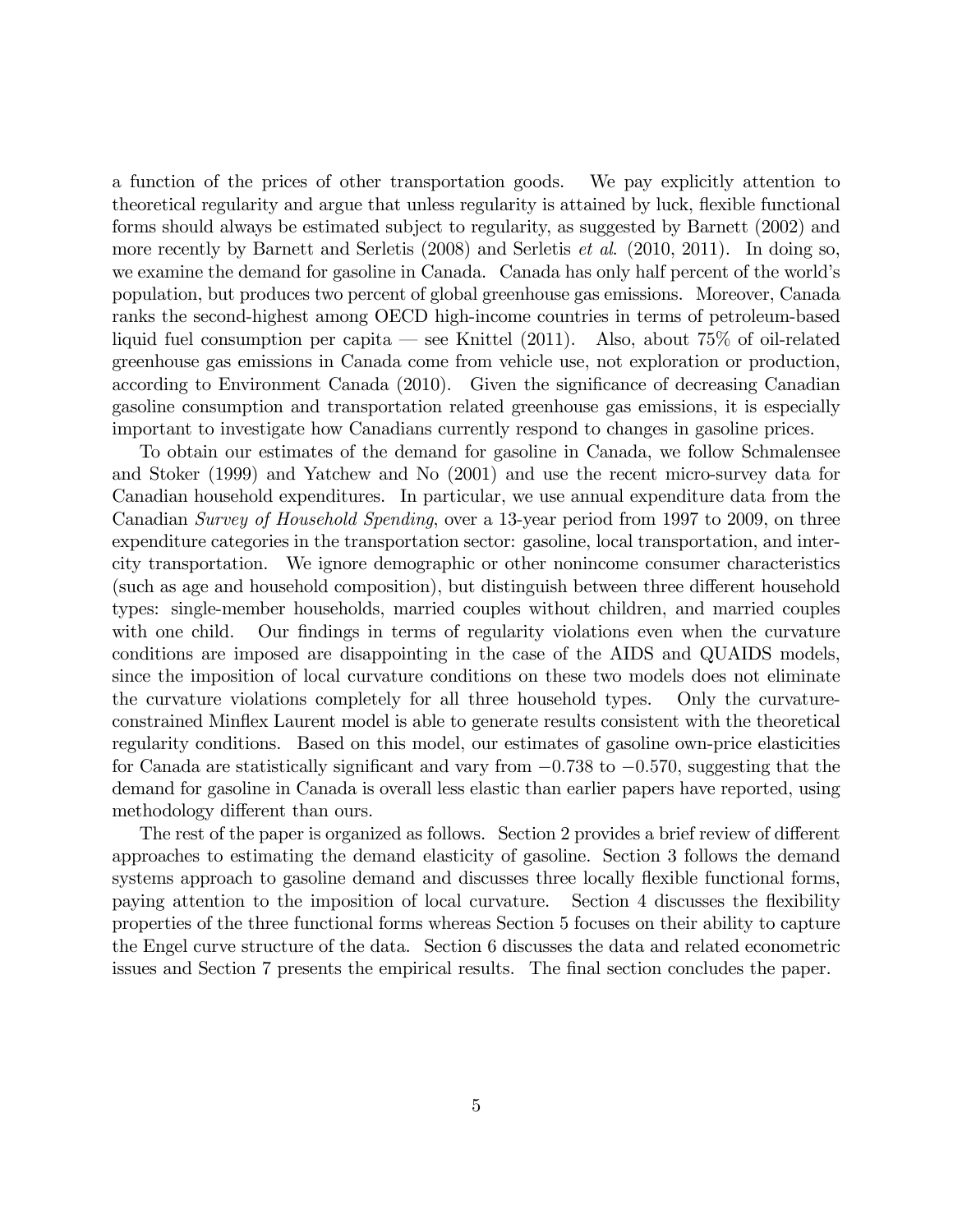# 2 Modelling Gasoline Demand

There are different approaches to investigating the demand for gasoline. In this section, we briefly discuss three methods – the time series approach, the single-equation approach, and the demand systems approach based on neoclassical consumer theory.

### 2.1 The Time Series Approach

Many studies investigate the demand for gasoline using aggregate data and the time series approach  $\sim$  see the Graham and Glaister (2002) survey paper for more details. In these studies, income and the price of gasoline are the most common variables in estimating gasoline demand. The studies employ integration and cointegration techniques to examine the demand for gasoline using a variation of the following model

$$
\ln G_t = \alpha_0 + \alpha_1 \ln P_t + \alpha_2 \ln Y_t + \varepsilon_t \tag{1}
$$

where G is per capita gasoline consumption,  $P$  is the real price of gasoline, Y is real per capita income, and  $\varepsilon$  is the error term. This model may be expanded to include other variables such as, for example, the stock of vehicles to control for other idiosyncratic aspects of gasoline demand.

This approach requires that we first test for unit roots using alternative unit root testing procedures to deal with anomalies that arise when the data are not very informative about whether or not there is a unit root. If all the variables are integrated of order one [or  $I(1)$  in the terminology of Engle and Granger (1987)], then for equation (1) to make any sense the variables must be cointegrated in levels; that is, the equation errors must be stationary. If the errors are nonstationary, then there is no theory linking the left hand side to the right hand side variables in equation (1) or, equivalently, no evidence for the theoretical model in level form. In such cases, some important nonstationary variables might have been omitted. Allowing for first order serial correlation, as is usually done in the literature, is almost the same as taking first differences of the data if the autocorrelation coefficient is close to unity. In that case, the equation errors become stationary, but there is no theory for the model in first differences.

One of the main problems with the time series approach to gasoline demand is that equation  $(1)$  is specified in an ad hoc manner. The demand for gasoline is assumed to be a function of the price of gasoline, per capita income, and some other variables, such as vehicle stock and fuel efficiency. There is no underlying economic theory for this specification and the empirical results are sensitive to the selection of sample or time periods. In addition, most studies taking this approach use aggregate data without making a distintion between different sectors of use.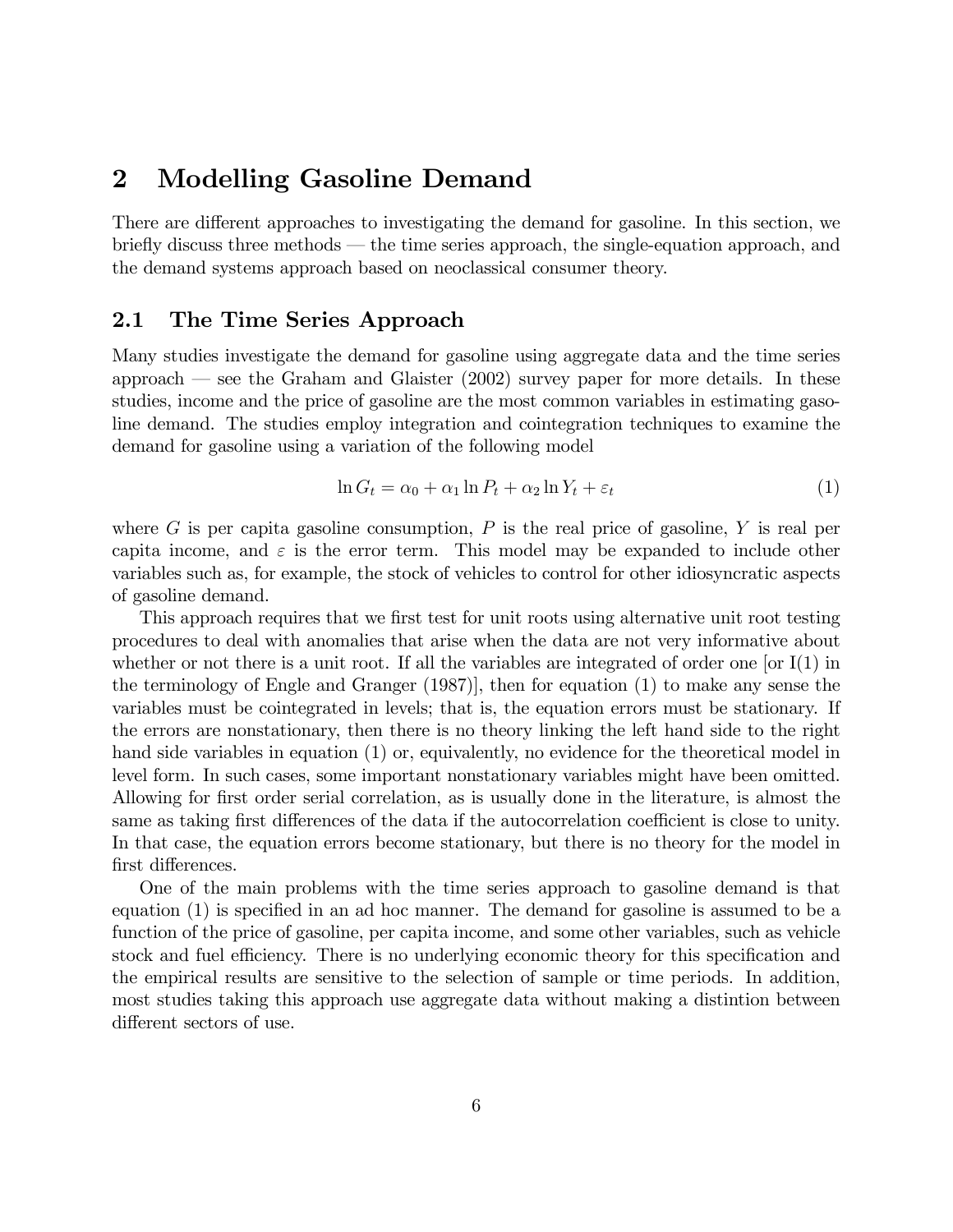### 2.2 The Single Equation Approach without Utility Reference

There is an old tradition in applied demand analysis, which specifies the demand function directly without reference to the utility function. Under this approach, the household demand for gasoline is specified as a function of income and the price of gasoline, as in the following log-log demand equation

$$
\ln \text{Gallons} = \alpha + \eta_1 \ln \text{Income} + \eta_2 \ln \text{Price} + \epsilon
$$

where the coefficient  $\eta_1$  is the income elasticity of the demand for gasoline and  $\eta_2$  is the own-price elasticity of gasoline.

One example of a gasoline demand equation with no reference to the utility function is the semiparametric model used by Schmalensee and Stoker (1999)

$$
\ln \text{Gallons} = G \left( \ln \text{ Income}, \ln \text{Age} \right) + \beta_1 \ln \text{Drvrs} + \beta_2 \ln \text{Size} + \beta_3 \text{Residence} + \beta_4 \text{Region} + \beta_5 \text{Lifecycle} + \epsilon
$$

where Drvrs is the number of drives, Size is the household size, and the remaining qualitative variables refer to location effects, such as urban, rural residence, and regional location.  $G(\cdot)$ is estimated nonparametrically and is interpreted as the income-age structure of mean loggasoline demand, holding all other variables constant. Due to the unavailability of price data at the household level, Schmalensee and Stoker (1999) do not report estimates of price effects.

Similarly, Yatchew and No (2001) estimate a similar model with price and age entering nonparametrically, as follows

$$
y = f(\text{Price}, \text{Age}) + \theta z + \epsilon
$$

where y is the log of total monthly gasoline consumption or the log of total monthly distance traveled,  $f(\cdot)$  denotes a generic smooth function, and z includes income, demographic, location, and temporal variables.

### 2.3 The Neoclassical Consumer Theory Approach

The demand systems approach based on the neoclassical consumer theory allows us to estimate the demand for gasoline in a systems framework, which involves estimating the parameters of an aggregator function  $\sim$  a profit, expenditure, or utility function. Let's assume that the representative consumer has the following utility function

$$
u = u(\mathbf{c}, l, \mathbf{x}) \tag{2}
$$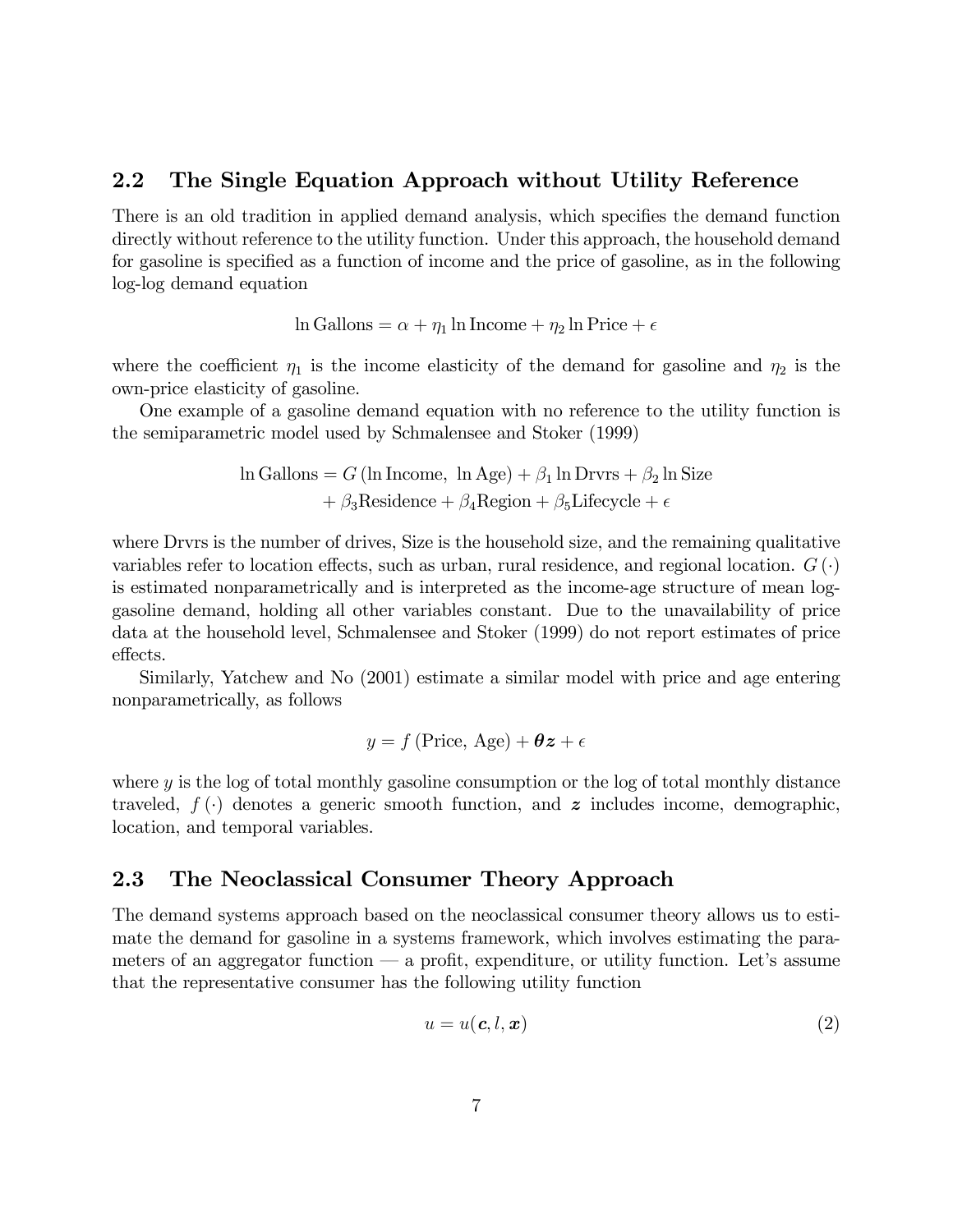where c is a vector of consumption goods, l is leisure, and  $x$  is a vector of transportation goods. The consumer maximizes (2) subject to the budget constraint

$$
\boldsymbol{q'}\boldsymbol{c}+w\boldsymbol{l}+\boldsymbol{p'}\boldsymbol{x}=m
$$

where  $q$  is a vector of prices of the consumption goods,  $c, w$  is the wage rate,  $p$  is a vector of prices of the transportation goods,  $x$ , and  $m$  is total income.

We assume that transportations goods are as a group separable from consumption goods,  $c$ , and leisure,  $l$ . That is, it is possible to write  $(2)$  as

$$
u = u\left(\mathbf{c}, l, f\left(\mathbf{x}\right)\right) \tag{3}
$$

where  $f(\mathbf{x})$  is the aggregator function over transportation goods,  $\mathbf{x}$ . The algebraic requirement of (direct) weak separability in  $x$  is that

$$
\partial \left( \frac{\partial u/\partial x_i}{\partial u/\partial x_j} \right) / \partial \zeta = 0, \quad x_i, x_j \in \mathbf{x} \text{ for } i \neq j; \zeta = \mathbf{c}, l.
$$

That is, the marginal rate of substitution between any two components of  $x$  does not depend upon the values of  $c$  and  $l$ , meaning that the demand for transportation goods is independent of relative prices outside the transportation sector.

Under the weak separability assumption, we will focus on the details of the demand for three transportation goods, gasoline  $(x_1)$ , local transportation  $(x_2)$ , and inter-city transportation  $(x_3)$ , ignoring other types of goods, in the context of the following problem

$$
\max_{\bm{x}} f(\bm{x}) \quad \text{subject to} \quad \bm{p}'\bm{x} = y,
$$

where  $\mathbf{x} = (x_1, x_2, x_3)$  is the vector of transportation goods,  $\mathbf{p} = (p_1, p_2, p_3)$  is the corresponding vector of prices, and y is the total expenditure on gasoline  $(x_1)$ , local transportation  $(x_2)$ , and inter-city transportation  $(x_3)$ . We will estimate the demand system giving the quantity demanded as a function of the prices of all goods and income. For details regarding the theory of multi-stage optimization in the context of consumer theory, see Strotz (1957, 1959), Gorman (1959), and Blackorby *et al.* (1978). See also Barnett and Serletis (2008) for an up-to-date survey of consumer demand analysis.

# 3 Flexible Demand Systems

Our objective is to estimate a demand system derived from an indirect utility function. The indirect utility function approach is preferred because prices enter as exogenous variables in the estimation process and the demand system is easily derived by applying Roy's identity.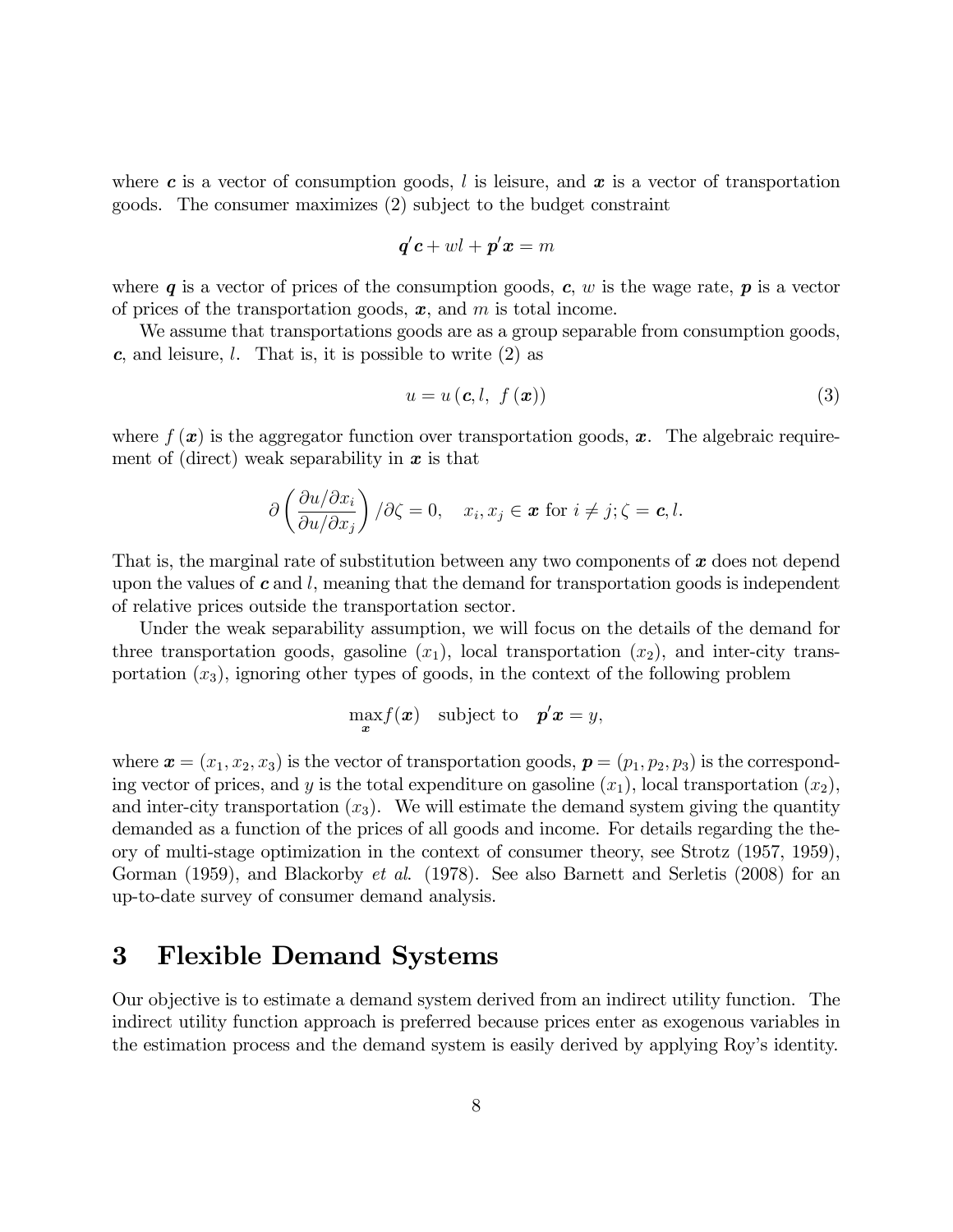In this section we briefly discuss three flexible functional forms that we use to approximate the unknown underlying indirect utility function of the representative economic agent. They are the Almost Ideal Demand System (AIDS) of Deaton and Muellbauer (1980), the quadratic AIDS (QUAIDS) of Banks *et al.* (1997), and the Minflex Laurent (ML) model, introduced by Barnett (1983) and Barnett and Lee (1985). These models are all locally flexible and capable of approximating any unknown function up to the second order (we address the flexibility issue in Section 4).

### 3.1 The Almost Ideal Demand System

The AIDS can be derived from the following indirect utility function

$$
h(\mathbf{p}, y) = [\ln y - \ln a(\mathbf{p})] \beta_0^{-1} \prod_{i=1}^n (p_i)^{-\beta_i}
$$
 (4)

where  $i = 1, ..., n$  denotes the number of goods, y is total expenditure, p is a vector of prices,

$$
\ln a(\mathbf{p}) = \alpha_0 + \sum_{i=1}^n \alpha_i \ln p_i + \frac{1}{2} \sum_{i=1}^n \sum_{j=1}^n \gamma_{ij}^* \ln p_i \ln p_j
$$

and  $\alpha$ ,  $\beta$ , and  $\gamma$  are parameters. Solving for ln y yields the AIDS cost function, as in Deaton and Muellbauer (1980),

$$
\ln C(\boldsymbol{p}, u) = (1 - u) \ln a(\boldsymbol{p}) + u \ln b(\boldsymbol{p}) \tag{5}
$$

where

$$
\ln b(\boldsymbol{p}) = \ln a(\boldsymbol{p}) + \beta_0 \prod_{i=1}^{n} (p_i)^{\beta_i}.
$$
 (6)

Applying Roy's identity to the indirect utility function  $(4)$ , or Shephard's lemma to the cost function (5), we obtain the AIDS in budget share form

$$
s_i = \alpha_i + \sum_{j=1}^n \gamma_{ij} \ln p_j + \beta_i \ln \left[ \frac{y}{a(\mathbf{p})} \right] \tag{7}
$$

where  $\gamma_{ij} = .5(\gamma_{ij}^* + \gamma_{ji}^*)$ . Economic theory imposes several restrictions on the parameters of the AIDS (7). In particular, symmetry requires  $\gamma_{ij} = \gamma_{ji}$  for all i, j and the adding-up and homogeneity conditions require

$$
\sum_{i=1}^{n} \alpha_i = 1
$$
  

$$
\sum_{i=1}^{n} \beta_i = \sum_{i=1}^{n} \gamma_{ij} = \sum_{j=1}^{n} \gamma_{ij} = 0.
$$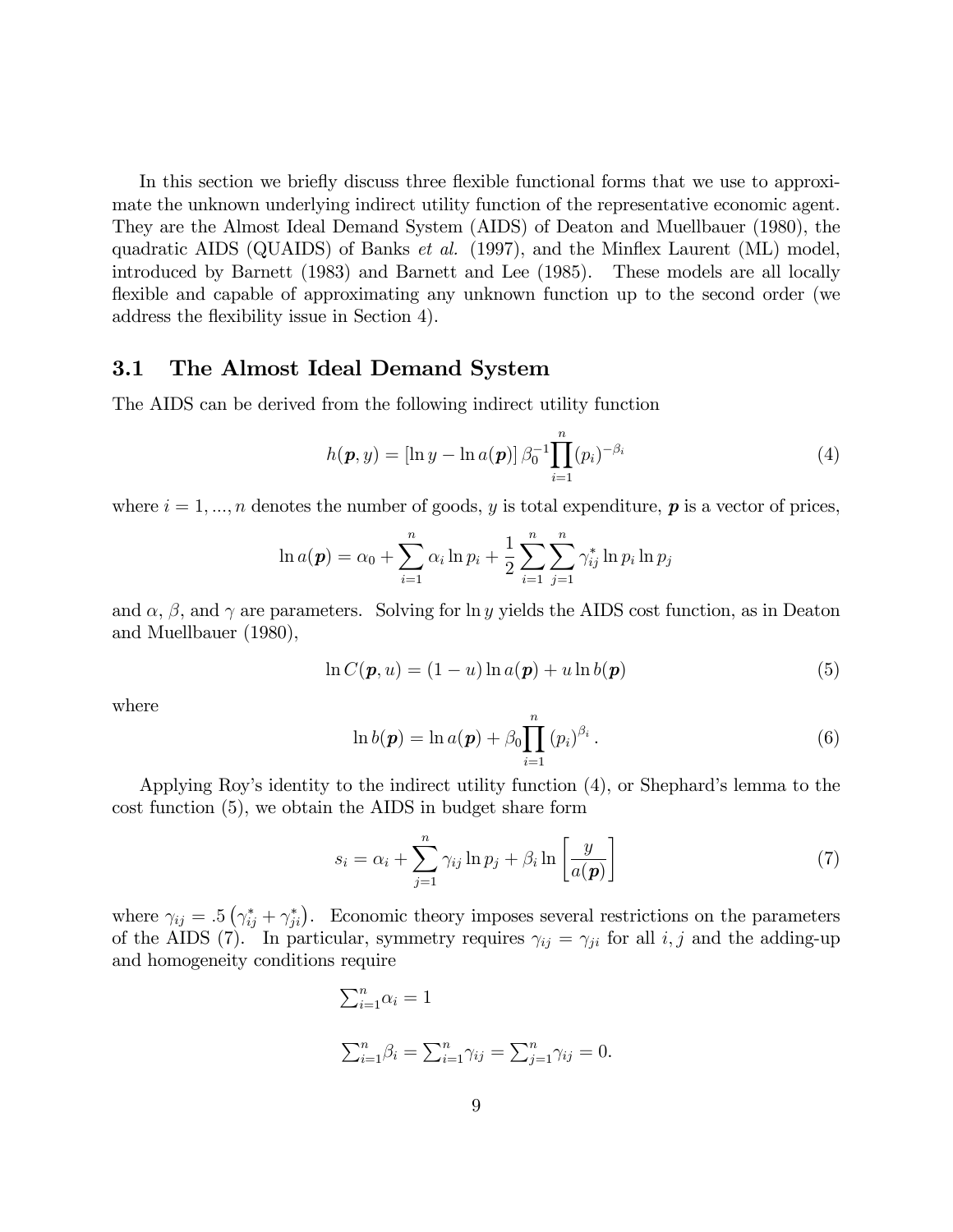With *n* goods, the AIDS share equations (7) contain  $(n^2 + 3n - 2)/2$  free parameters (that is, parameters estimated directly).

Local curvature can be imposed using the Ryan and Wales (1998) procedure which applies to those locally flexible demand systems for which, at the point of approximation, the  $n \times n$ Slutsky matrix  $S$  can be written as

$$
S = B + C \tag{8}
$$

where  $\bf{B}$  is an  $n \times n$  symmetric matrix, containing the same number of independent elements as the Slutsky matrix, and  $C$  is an  $n \times n$  matrix whose elements are functions of the other parameters of the system. Curvature requires the Slutsky matrix to be negative semidefinite.

In particular, Ryan and Wales (1998) draw on related work by Lau (1978) and Diewert and Wales (1987) and impose curvature by replacing  $S$  in (8) with  $-KK'$ , where K is an  $n \times n$  lower triangular matrix so that  $-\mathbf{K}\mathbf{K}'$  is by construction a negative semidefinite matrix. Then solving explicitly for  $B$  in terms of  $K$  and  $C$  yields

$$
B=-KK'-C
$$

meaning that the model can be reparameterized by estimating the parameters in  $K$  and  $C$ instead of the parameters in  $\bf{B}$  and  $\bf{C}$ . That is, we can replace the elements of  $\bf{B}$  in the estimating equations (7) by the elements of  $\bf{K}$  and the other parameters of the model, thus ensuring that  $S$  is negative semidefinite at the point of approximation, which could be any data point.

Applying the Ryan and Wales (1998) procedure, we write the *ij*th element of the Slutsky matrix associated with the AIDS demand system, at the point  $y = p_k = 1 \ (\forall k)$ , as

$$
S_{ij} = \gamma_{ij} - (a_i - b_i a_0) \delta_{ij} + (a_j - b_j a_0) (a_i - b_i a_0) - b_i b_j a_0
$$

for  $i, j = 1, ..., n$ , where  $\delta_{ij} = 1$  when  $i = j$  and 0 otherwise. Thus, following Ryan and Wales (1998) local curvature can be imposed by replacing the elements of  $\bf{B}$  in the estimating share equations by the elements of  $\boldsymbol{K}$  and the other parameters, as follows for the *i*jth element of B

$$
\gamma_{ij} = (-KK')_{ij} + (a_i - b_i a_0) \delta_{ij} - (a_j - b_j a_0) (a_i - b_i a_0) + b_i b_j a_0 \tag{9}
$$

for  $i, j = 1, ..., n$ . See Serletis and Shahmoradi (2007) for an example with  $n = 3$ .

### 3.2 The Quadratic Almost Ideal Demand System

According to Banks et al. (1997), the QUAIDS has the following indirect utility function

$$
\ln h(\boldsymbol{p}, y) = \left\{ \left[ \frac{\ln y - \ln a(\boldsymbol{p})}{b(\boldsymbol{p})} \right]^{-1} + \lambda(\boldsymbol{p}) \right\}^{-1}
$$
(10)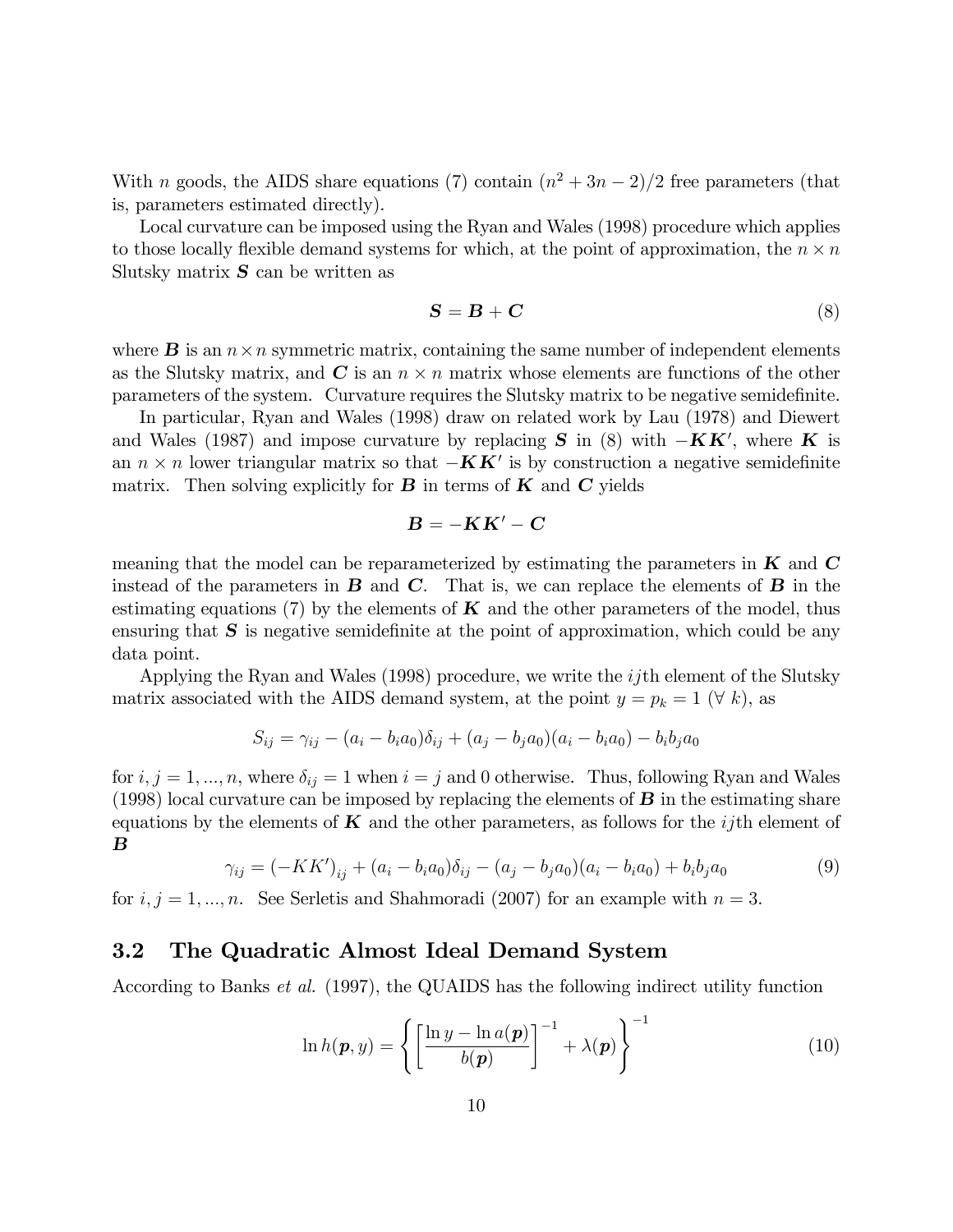where y is total expenditure, p is a vector of prices,  $a(p)$  is a differentiable, homogeneous function of degree one in prices, and  $\lambda(p)$  and  $b(p)$  are differentiable, homogeneous functions of degree zero in prices. In fact,  $\lambda(\mathbf{p})$  takes the form

$$
\lambda(\mathbf{p}) = \sum_{i=1}^{n} \lambda_i \ln p_i, \text{ where } \sum_{i=1}^{n} \lambda_i = 0
$$

and  $i = 1, ..., n$  denotes the number of goods.

The specifications of  $a(p)$  and  $b(p)$  in (10) are similar to those in the AIDS of Deaton and Muellbauer (1980); they are sufficiently flexible to represent any arbitrary set of first and second derivatives of the cost function, as follows

$$
\ln a(\boldsymbol{p}) = \alpha_0 + \sum_{i=1}^n \alpha_i \ln p_i + \frac{1}{2} \sum_{i=1}^n \sum_{j=1}^n \gamma_{ij} \ln p_i \ln p_j
$$
  

$$
b(\boldsymbol{p}) = \prod_{i=1}^n (p_i)^{\beta_i}.
$$

Solving for  $\ln y$ , yields the QUAIDS cost function

$$
\ln C \equiv \ln y = \ln a(\mathbf{p}) + \frac{b(\mathbf{p}) \ln h(\mathbf{p}, y)}{1 - \lambda(\mathbf{p}) \ln h(\mathbf{p}, y)}.
$$
\n(11)

Applying Shephard's lemma to the cost function (11) or Roy's identity to the indirect utility function (10) yields the QUAIDS share equations

$$
s_i = \alpha_i + \sum_{j=1}^n \gamma_{ij} \ln p_j + \beta_i \ln \left[ \frac{y}{a(\boldsymbol{p})} \right] + \frac{\lambda_i}{b(\boldsymbol{p})} \left\{ \ln \left[ \frac{y}{a(\boldsymbol{p})} \right] \right\}^2 \tag{12}
$$

where  $s_i$  is the *i*th budget share and  $\alpha, \beta, \gamma$ , and  $\lambda$  are parameters. By setting  $\lambda_i = 0$  $(i = 1, ..., n)$ , equation (12) reduces to the AIDS share equations.

Economic theory imposes several restrictions on the parameters of the model. In particular, Slutsky symmetry requires

$$
\gamma_{ij} = \gamma_{ji}, \text{ for all } i, j.
$$

Homogeneity of the Marshallian demand functions of degree zero in  $(p, y)$  requires

$$
\sum_{j=1}^{n} \gamma_{ij} = 0, \text{ for all } i.
$$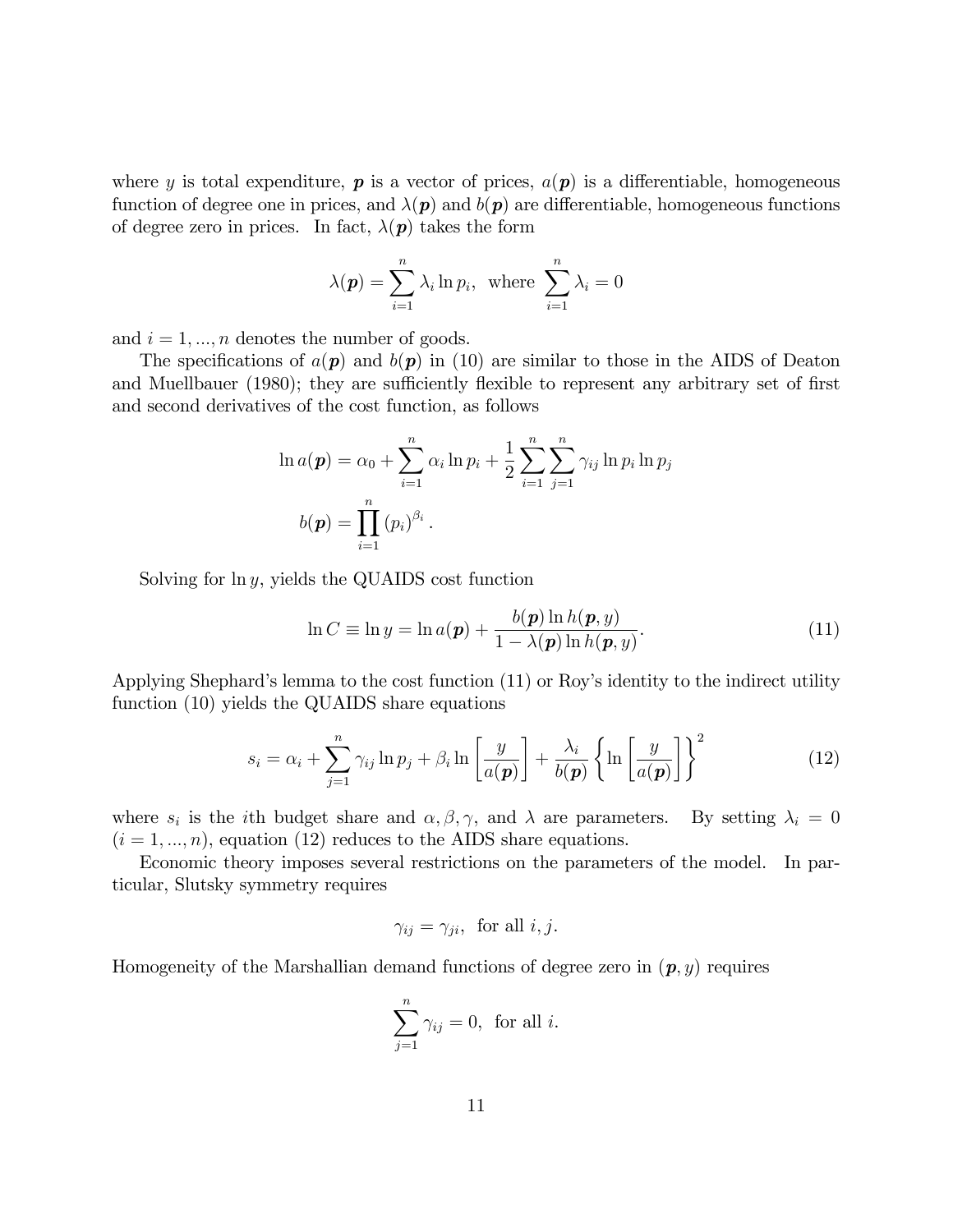Finally, the adding-up condition requires  $\sum_{i=1}^{n} s_i = 1$  or, equivalently,

$$
\sum_{i=1}^{n} \alpha_i = 1; \quad \sum_{i=1}^{n} \beta_i = 0; \quad \sum_{i=1}^{n} \lambda_i = 0; \text{ and } \sum_{i=1}^{n} \gamma_{ij} = 0, \text{ for all } j.
$$

Following the Ryan and Wales (1998) procedure for imposing local curvature conditions, we can write the *ij*th element of the QUAIDS Slutsky matrix at the reference point  $(p^* =$  $y^* = 1$ ) as

$$
S_{ij} = \gamma_{ij} + (\alpha_0 \beta_i - \alpha_0^2 \lambda_i - \alpha_i) \delta_{ij} - \alpha_0 \beta_i \beta_j
$$
  
+  $\alpha_0^2 \beta_i \lambda_j + \alpha_0^2 \beta_j \lambda_i - 2 \alpha_0^3 \lambda_i \lambda_j + \alpha_i \alpha_j$   
-  $\alpha_0 \alpha_i \beta_j - \alpha_0 \alpha_j \beta_i + \alpha_0^2 \alpha_i \lambda_j + \alpha_0^2 \alpha_j \lambda_i$   
+  $\alpha_0^2 \beta_i \beta_j - \alpha_0^3 \beta_i \lambda_j - \alpha_0^3 \beta_j \lambda_i + \alpha_0^4 \lambda_i \lambda_j$ 

where  $\delta_{ij}$  is the Kronecker delta, which equals 1 when  $i = j$  and 0 otherwise. By replacing  $S$  by  $-KK'$ , the above can be written as

$$
(-KK')_{ij} = \gamma_{ij} + (\alpha_0 \beta_i - \alpha_0^2 \lambda_i - \alpha_i) \delta_{ij} - \alpha_0 \beta_i \beta_j + \alpha_0^2 \beta_i \lambda_j + \alpha_0^2 \beta_j \lambda_i - 2 \alpha_0^3 \lambda_i \lambda_j + \alpha_i \alpha_j - \alpha_0 \alpha_i \beta_j - \alpha_0 \alpha_j \beta_i + \alpha_0^2 \alpha_i \lambda_j + \alpha_0^2 \alpha_j \lambda_i + \alpha_0^2 \beta_i \beta_j - \alpha_0^3 \beta_i \lambda_j - \alpha_0^3 \beta_j \lambda_i + \alpha_0^4 \lambda_i \lambda_j.
$$
 (13)

Solving for the  $\gamma_{ij}$  terms as a function of the  $(KK')_{ij}$  terms we can get the restrictions that ensure the negative semidefiniteness of the Slutsky matrix, without destroying the flexibility of (10) as the number of free parameters remains the same. See Chang and Serletis (2012) for an example with  $n = 3$ .

### 3.3 The Minflex Laurent Model

The Minflex Laurent (ML) model, introduced by Barnett (1983) and Barnett and Lee (1985), is a special case of the Full Laurent model also introduced by Barnett (1983). Following Barnett (1983), the Full Laurent reciprocal indirect utility function is

$$
h(\boldsymbol{v}) = a_0 + 2\sum_{i=1}^n a_i v_i^{1/2} + \sum_{i=1}^n \sum_{j=1}^n a_{ij} v_i^{1/2} v_j^{1/2} - 2\sum_{i=1}^n b_i v_i^{-1/2} - \sum_{i=1}^n \sum_{j=1}^n b_{ij} v_i^{-1/2} v_j^{-1/2}
$$
 (14)

where  $a_0, a_i, a_{ij}, b_i$ , and  $b_{ij}$  are unknown parameters and  $v_i$  denotes the income normalized price,  $p_i/y$ .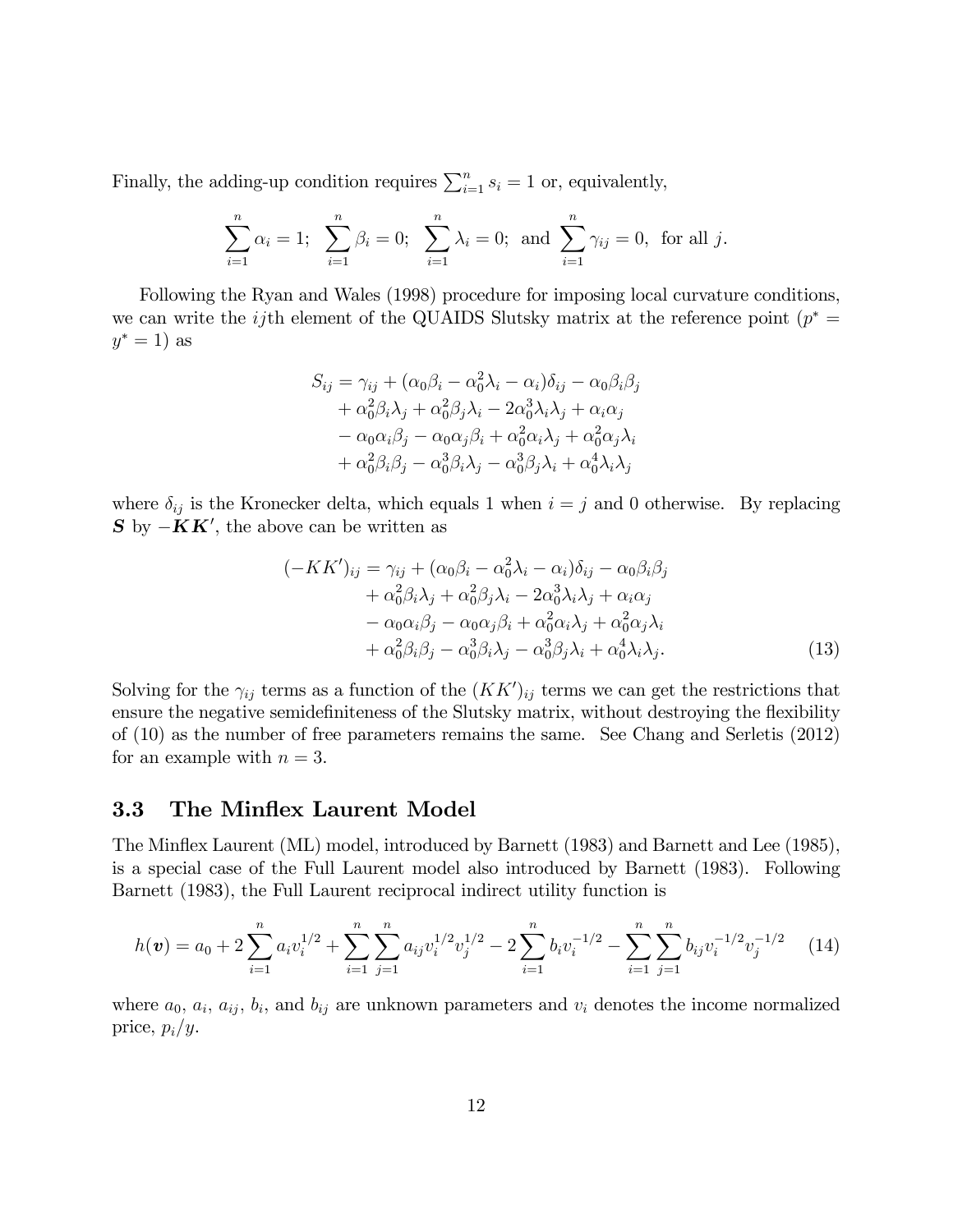By assuming that  $b_i = 0$ ,  $b_{ii} = 0 \forall i$ ,  $a_{ij}b_{ij} = 0 \forall i, j$ , and forcing the off diagonal elements of the symmetric matrices  $\mathbf{A} \equiv [a_{ij}]$  and  $\mathbf{B} \equiv [b_{ij}]$  to be nonnegative, (14) reduces to the ML reciprocal indirect utility function

$$
h(\boldsymbol{v}) = a_0 + 2\sum_{i=1}^n a_i v_i^{1/2} + \sum_{i=1}^n a_{ii} v_i + \sum_{i=1}^n \sum_{\substack{j=1 \ i \neq j}}^n a_{ij}^2 v_i^{1/2} v_j^{1/2} - \sum_{i=1}^n \sum_{\substack{j=1 \ i \neq j}}^n b_{ij}^2 v_i^{-1/2} v_j^{-1/2}.
$$
 (15)

Note that the off diagonal elements of  $\bf{A}$  and  $\bf{B}$  are nonnegative as they are raised to the power of two.

By applying Roy's identity to (15), the share equations of the ML demand system are

$$
a_i v_i^{1/2} + a_{ii} v_i + \sum_{j=1}^n a_{ij}^2 v_i^{1/2} v_j^{1/2} + \sum_{j=1}^n b_{ij}^2 v_i^{-1/2} v_j^{-1/2}
$$
  

$$
s_i = \frac{\sum_{i=1}^n a_i v_i^{1/2} + \sum_{i=1}^n a_{ii} v_i + \sum_{i=1}^n \sum_{j=1}^n a_{ij}^2 v_i^{1/2} v_j^{1/2} + \sum_{i=1}^n \sum_{j=1}^n b_{ij}^2 v_i^{-1/2} v_j^{-1/2}}{\sum_{i \neq j}^n b_{ij}^2 v_i^{-1/2} v_j^{-1/2}}.
$$
 (16)

Since the share equations are homogenous of degree zero in the parameters, we follow Barnett and Lee (1985) and impose the following normalization in the estimation of (16)

$$
\sum_{i=1}^{n} a_{ii} + 2\sum_{i=1}^{n} a_i + \sum_{\substack{j=1 \ i \neq j}}^{n} a_{ij}^2 - \sum_{\substack{j=1 \ i \neq j}}^{n} b_{ij}^2 = 1.
$$
 (17)

Hence, there are

$$
1 + n + \frac{n(n+1)}{2} + \frac{n(n-1)}{2}
$$

parameters in (15), but the  $n (n - 1) / 2$  equality restrictions,  $a_{ij} b_{ij} = 0 \ \forall i, j$ , and the normalization (17) reduce the number of parameters in equation (16) to  $(n^2+3n)/2$ .

As shown by Barnett (1983, Theorem A.3), (15) is globally concave for every  $v \ge 0$ , if all parameters are nonnegative, as in that case (15) would be a sum of concave functions. If the initially estimated parameters of the vector  $\boldsymbol{a}$  and matrix  $\boldsymbol{A}$  are not nonnegative, curvature can be imposed globally by replacing each unsquared parameter by a squared parameter, as in Barnett (1983).

# 4 Demand System Approximation Properties

Most of the demand system specifications currently in use (including the three models in this paper) are intended to permit a 'second-order approximation' to an aggregator function.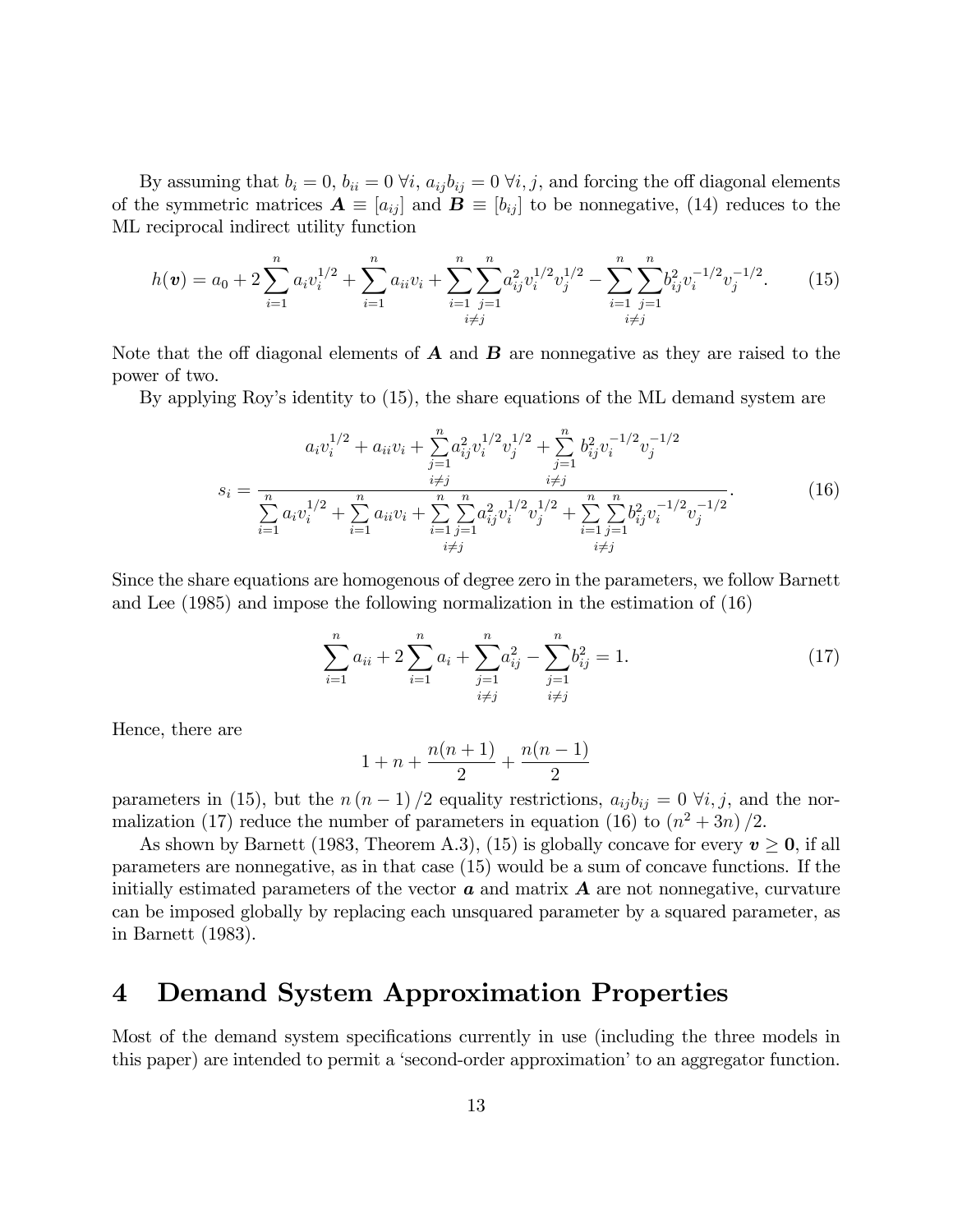Also, as noted by Barnett (1983), there are two concepts of second-order approximation in use in the demand literature – those proposed by Diewert (1971) and Christensen et al. (1973, 1975).

Regarding Diewert's  $(1971)$  definition, consider an *n*-argument, twice continuously differentiable aggregator function,  $h(x)$ .  $h(x)$  is a flexible functional form if it contains enough parameters so that it can approximate an arbitrary twice continuously differentiable function  $h^*$  to the second order at an arbitrary point  $x^*$  in the domain of definition of h and  $h^*$ . Thus h must have enough free parameters to satisfy the following  $1 + n + n^2$  equations

$$
h(\boldsymbol{x}^*) = h^*(\boldsymbol{x}^*)
$$
\n<sup>(18)</sup>

$$
\nabla h(\boldsymbol{x}^*) = \nabla h^*(\boldsymbol{x}^*)
$$
\n(19)

$$
\nabla^2 h(\boldsymbol{x}^*) = \nabla^2 h^*(\boldsymbol{x}^*)
$$
\n(20)

where  $\nabla h(x) = \partial h(x)/\partial x$  and  $\nabla^2 h(x) = \partial^2 h(x)/\partial x_i x_j$  denotes the  $n \times n$  symmetric matrix of second-order partial derivatives of  $h(x)$  evaluated at x. The symmetry property follows from the assumption that  $h(x)$  is twice continuously differentiable.

Barnett (1983) shows that Diewert's (1971) definition of second-order approximation is equivalent to the usual definition in the mathematics of local approximation orders. Regarding that mathematical definition, we follow Barnett (1983) and let  $h^*$  be an approximation to the function h and  $\|\cdot\|$  to indicate the Euclidian norm.  $h^*$  is a second-order local approximation to h at the point  $x^*$ , if

$$
\frac{h^*(\boldsymbol{x}) - h(\boldsymbol{x})}{\|\boldsymbol{x} - \boldsymbol{x}^*\|^2} \to 0 \qquad \text{as} \qquad \boldsymbol{x} \to \boldsymbol{x}^*.
$$
 (21)

If  $h^*$  were a series expansion of h, then  $h^*(x) - h(x)$  would be the remainder term. Equation (21) is commonly interpreted to imply that  $h^*(x) - h(x)$  converges to zero faster than  $||\mathbf{x} - \mathbf{x}^*||^2$ . Equation (21) is sometimes equivalently written as  $h^*(\mathbf{x}) - h(\mathbf{x}) = o(||\mathbf{x}-\mathbf{x}^*||^2)$ , which commonly is read as  $h^*(x) - h(x)$  is of little *o* order  $||x - x^*||^2$ ." See Barnett (1983) for more details.

We use Diewert's (1971) definition and examine the flexibility of the AIDS and QUAIDS models based on their cost function,  $\ln C(p, u)$ , and the flexibility of the Minflex Laurent based on its reciprocal indirect utility function,  $h(\mathbf{v})$ . We find that for the AIDS model, the cost function defined by (5) and 6) has  $(n^2+3n)/2$  free parameters, just enough to be a flexible functional form at the point  $(p^*, u^*)$  in the class of linearly homogeneous in p cost functions. The cost function of the QUAIDS model in (11) has  $(n^2 + 5n - 4)/2$ free parameters, which is  $n - 1$  more free parameters than the minimum requirement to be a flexible functional form. The Minflex Laurent's reciprocal indirect utility function (15) contains  $1 + n + n(n + 1)/2$  free parameters, which is just enough to be a flexible functional form at the point  $v^*$ . The flexibility of each model can be achieved by choosing specific parameter values based on conditions (18)-(20).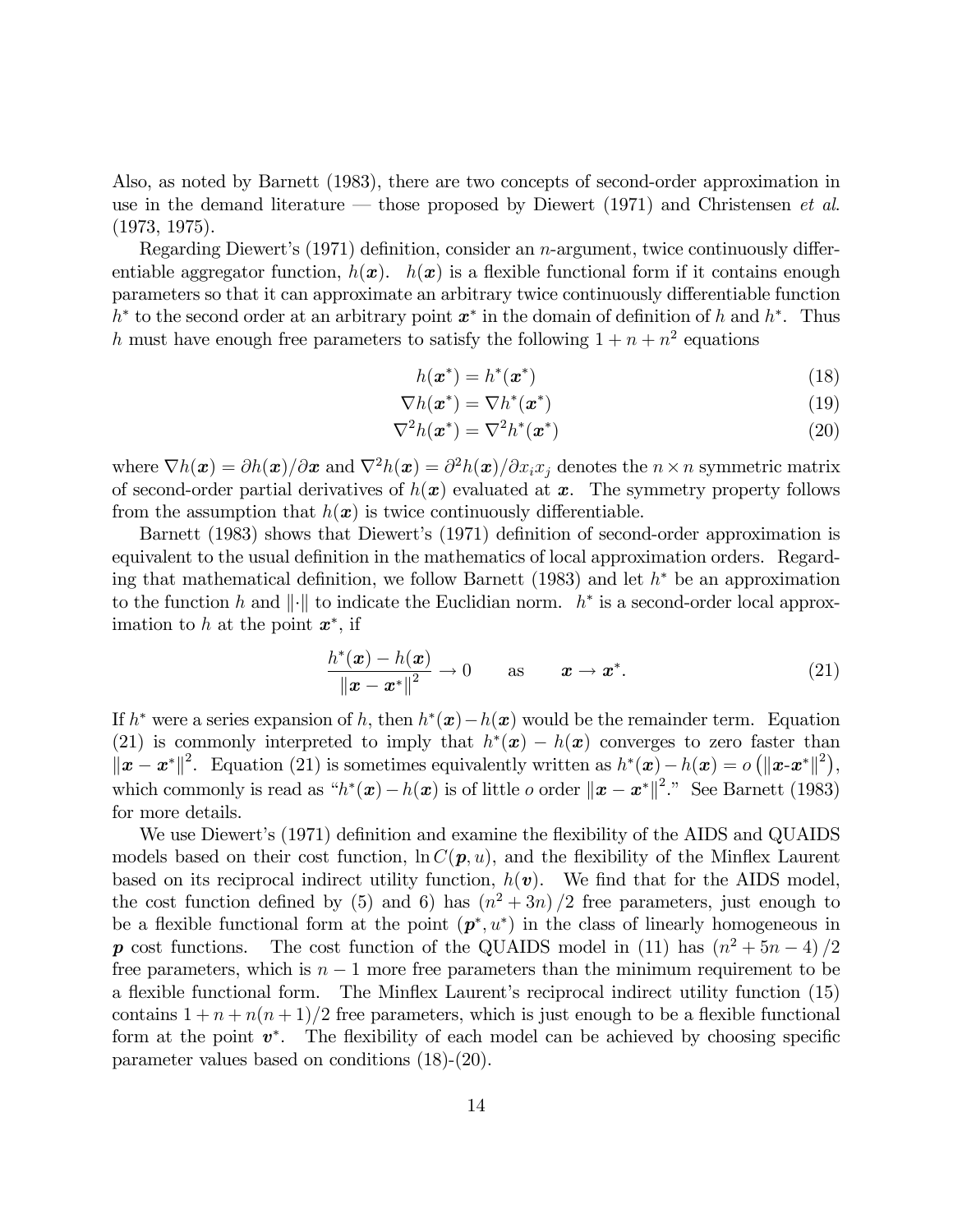Hence, the AIDS and Minflex Laurent models have exactly the minimum required number of free parameters and are parsimonious within the class of flexible functional forms, so there is no remaining parametric freedom beyond the ability to satisfy Diewert's (1971) definition of flexibility. The QUAIDS, however, has  $n-1$  more free parameters than the minimum requirement to be a locally flexible functional form and is thus more flexible than the AIDS and Minflex Laurent models according to Diewert's (1971) definition.

# 5 Engel Curves and Demand System Rank

Household budget data, like the ones used in this paper, give rise to Engel curves (income expansion paths), which are functions describing how a consumer's purchases of some good vary as the consumer's income varies. Engel curves are Marshallian demand functions, with the prices of all goods held constant. Like Marshallian demand functions, Engel curves may also depend on demographic or other nonincome consumer characteristics (such as, for example, age and household composition), which we ignore in this paper.

In this section, we discuss the three demand systems (AIDS, QUAIDS, and Mináex Laurent) in terms of their ability to capture the Engel curve structure of the data and do so in terms of their rank. In particular, Lewbel (1991), extending earlier results by Muellbauer  $(1975, 1976)$  and Gorman  $(1981)$ , defined the rank of any demand system to be the dimension of the space spanned by its Engel curves, holding demographic or other nonincome consumer characteristics fixed. Formally, the rank of a demand system is the smallest value of  $R$  such that each budget share can be written as

$$
s_i(\mathbf{p}, y) = \sum_{r=1}^{R} \phi_{ri}(\mathbf{p}) f_r \left[ \ln \left( \frac{y}{B(\mathbf{p})} \right) \right]
$$
 (22)

where  $\phi_{ri}$  is a function of prices,  $f_r$  is a scalar valued function of 'deflated income,' and  $B(p)$ is a linearly homogeneous function of prices.

More recently, LaFrance and Pope (2006) also use the concept of deflated income, introduced by Lewbel (1989), to determine the rank of demand systems through the indirect utility function, as follows

$$
h(\mathbf{p}, y) = f\left[\sum_{r=1}^{R} \varphi_r\left(\frac{y}{\pi_r(\mathbf{p})}\right)\right]
$$
 (23)

where  $\pi_r(p)$  is any function that is linearly homogeneous in prices. In the context of (23), the rank is the number of  $\varphi_r(y/\pi_r(p))$  functions that maximally span the indirect utility function,  $h(\mathbf{p}, y)$ .

In this section, we follow LaFrance and Pope (2006) and determine the rank of each of the AIDS, QUAIDS, and Mináex Laurent models. In doing so, we start with the indirect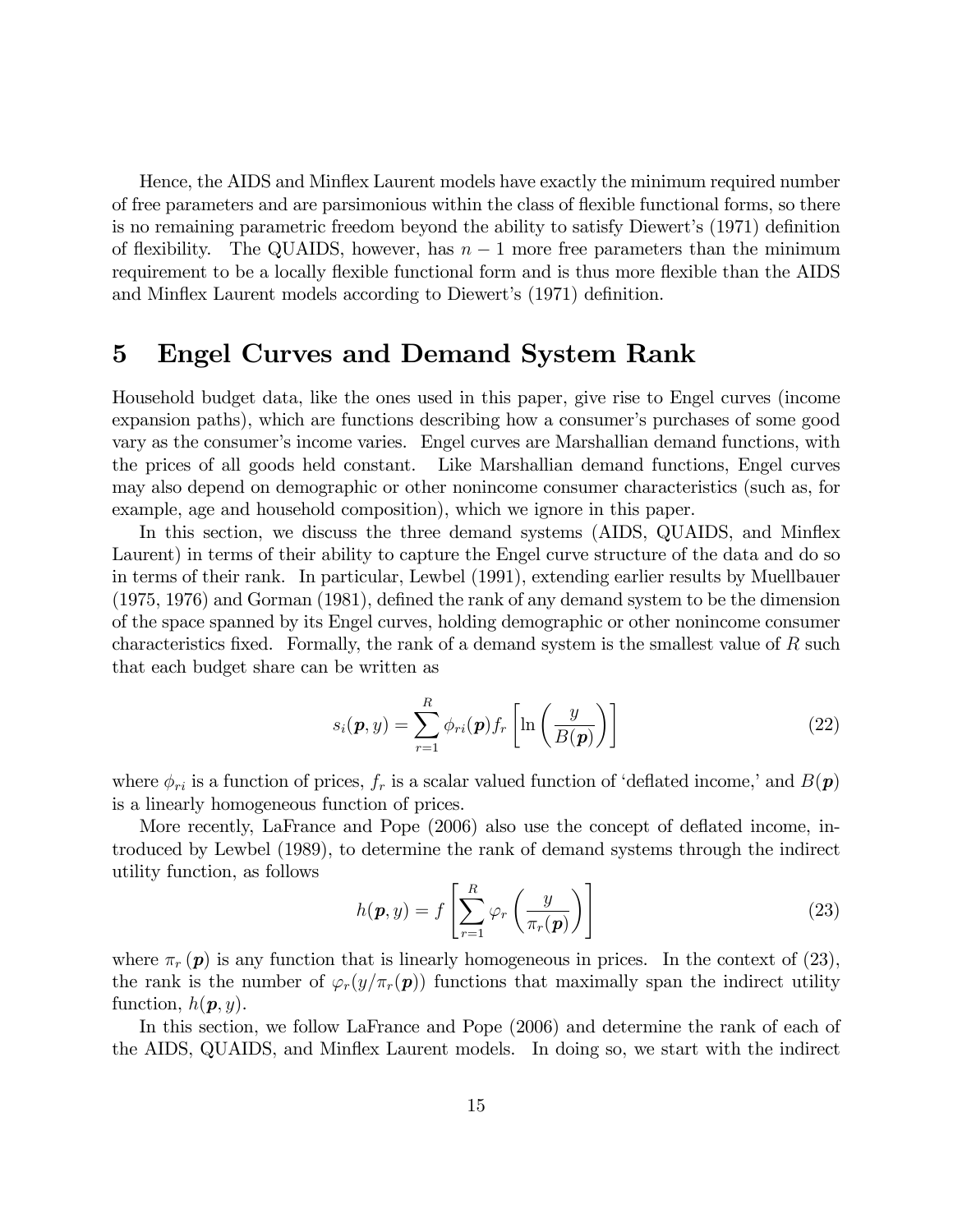utility function,  $h(\mathbf{p}, y)$ , transform it into some function in terms of  $\pi_r(\mathbf{p})$  and  $(y/\pi_r(\mathbf{p}))$ , and determine the rank by the number of the  $\varphi_r(y/\pi_r(p))$  functions that maximally span the indirect utility function.

### 5.1 The AIDS: A Rank Two Demand System

Let  $P_1 = a(\mathbf{p})$ , where  $P_1$  is a homogeneous function of degree one in prices, and  $P_2 =$  $\ln [b(\mathbf{p})/a(\mathbf{p})]$ , where  $P_2$  is a homogeneous function of degree zero in prices. Then the AIDS cost function (5) can be written as

$$
\ln C(\boldsymbol{p},u)=\ln P_1+uP_2
$$

and its corresponding indirect utility function (4) as

$$
h(\mathbf{p}, y) = \frac{\ln y - \ln P_1}{P_2} = \frac{\ln y - \ln P_1}{y/P_2} \frac{y}{P_2^2}.
$$

Taking the log of both sides of the above equation yields

$$
\ln h(\mathbf{p}, y) = \ln \left[ \ln \left( \frac{y}{P_1} \right) \right] - \ln \left( \frac{y}{P_2} \right) + \ln \left( \frac{y}{P_2^2} \right)
$$

.

Defining  $\pi_1(\mathbf{p}) = P_1$ ,  $\pi_2(\mathbf{p}) = P_2$ , and  $\pi_3(\mathbf{p}) = P_2^2$ , where  $\pi_3(\mathbf{p})$  is a homogeneous function of degree zero in prices, the above equation can be written, in terms of the expenditure function, as

$$
u = \ln \left[ \ln \left( \frac{C\left(\boldsymbol{p}, u\right)}{\pi_1(\boldsymbol{p})} \right) \right] - \ln \left( \frac{C\left(\boldsymbol{p}, u\right)}{\pi_2(\boldsymbol{p})} \right) + \ln \left[ \frac{C\left(\boldsymbol{p}, u\right)}{\pi_3(\boldsymbol{p})} \right]
$$

with  $u = \ln h(\mathbf{p}, y)$ . Because the last two terms on the right-hand side of this above equation are highly linearly dependent, the model is not a full rank three model, but has rank two  $\overline{\phantom{a}}$ see LaFrance and Pope (2006, Proposition 2).

### 5.2 The QUAIDS: A Rank Three Demand System

Taking the log of both sides of (10) yields

$$
\ln[\ln h(\boldsymbol{p},y)] = \ln\left[\ln\left(\frac{y}{a(\boldsymbol{p})}\right)\right] - \ln\left[\lambda(\boldsymbol{p})\ln\left(\frac{y}{a(\boldsymbol{p})}\right)\right] - \ln\left[1 + \frac{b(\boldsymbol{p})}{\lambda(\boldsymbol{p})}\ln\left(\frac{y}{a(\boldsymbol{p})}\right)^{-1}\right].
$$

Defining  $\pi_1(\mathbf{p}) = a(\mathbf{p}), \pi_2(\mathbf{p}) = \lambda(\mathbf{p}),$  and  $\pi_3(\mathbf{p}) = b(\mathbf{p})/\lambda(\mathbf{p}),$  where  $\pi_3(\mathbf{p})$  is a homogeneous function of degree zero in prices, then the above yields

$$
u = \ln\left[\ln\left(\frac{C\left(\boldsymbol{p}, u\right)}{\pi_1(\boldsymbol{p})}\right)\right] - \ln\left[\pi_2(\boldsymbol{p}) \ln\left(\frac{C\left(\boldsymbol{p}, u\right)}{\pi_1(\boldsymbol{p})}\right)\right] - \ln\left[1 + \pi_3(\boldsymbol{p}) \ln\left(\frac{C\left(\boldsymbol{p}, u\right)}{\pi_1(\boldsymbol{p})}\right)^{-1}\right]
$$

with  $u = \ln \left[ \ln h(p, y) \right]$ . This is a full rank three system that does not satisfy proposition 2 in LaFrance and Pope (2006).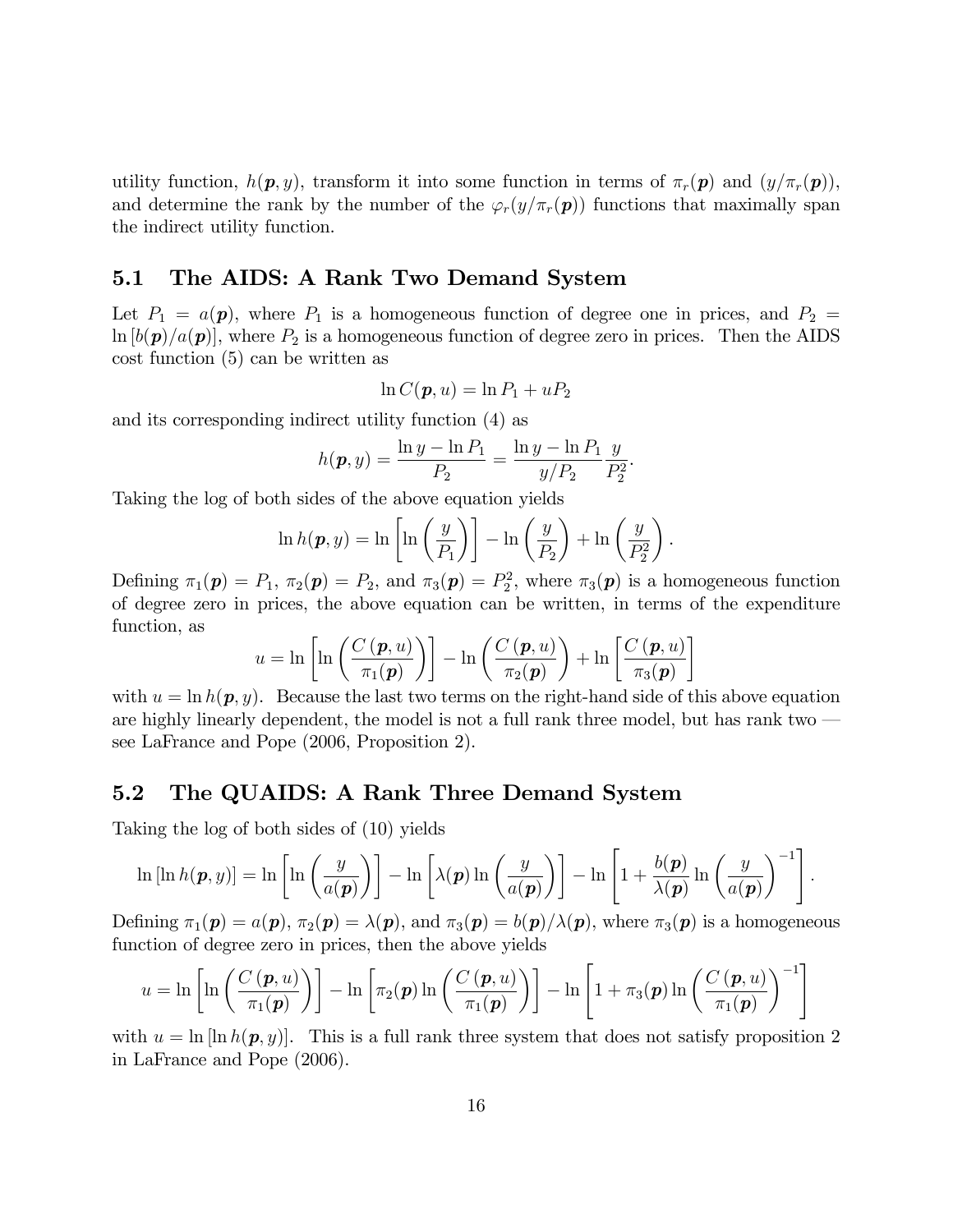### 5.3 The Minflex Laurent: A Rank Three Demand System

Finally, the ML reciprocal indirect utility function (15) can be written as

$$
h(\mathbf{p}, y) = \alpha_0 + 2 \sum_{i=1}^n \alpha_i \sqrt{\frac{p_i}{y}} + \sum_{i=1}^n a_{ii} \frac{p_i}{y} + \sum_{i=1}^n \sum_{j=1}^n a_{ij}^2 \frac{\sqrt{p_i p_j}}{y} - \sum_{i=1}^n \sum_{j=1}^n b_{ij}^2 \frac{y}{\sqrt{p_i p_j}}.
$$
  
Defining  $\pi_1(\mathbf{p}) = (2 \sum_{i=1}^n \alpha_i \sqrt{p_i})^2$ ,  $\pi_2(\mathbf{p}) = \sum_{i=1}^n a_{ii} p_i$ ,  $\pi_3(\mathbf{p}) = \sum_{i=1}^n \sum_{j=1}^n a_{ij}^2 \sqrt{p_i p_j}$ , and  $\pi_4(\mathbf{p})^{-1} = \sum_{i=1}^n \sum_{j=1}^n b_{ij}^2 / \sqrt{p_i p_j}$ , the above can be written as  

$$
\alpha_0 - \frac{1}{u} = -\left[ \frac{C(\mathbf{p}, u)}{\pi_1(\mathbf{p})} \right]^{-1/2} - \left[ \frac{C(\mathbf{p}, u)}{\pi_2(\mathbf{p})} \right]^{-1} - \left[ \frac{C(\mathbf{p}, u)}{\pi_3(\mathbf{p})} \right]^{-1} + \left[ \frac{C(\mathbf{p}, u)}{\pi_4(\mathbf{p})} \right].
$$

As noted by LaFrance and Pope (2006), the Minflex Laurent is not a full rank four system, but is rank three because of the linear dependence of the second and third terms on the right-hand side of the above equation.

## 6 Data and Econometric Issues

We use annual expenditure data on three expenditure categories in the transportation sector: gasoline (1), local transportation (2), and inter-city transportation (3). The data are from the Canadian Survey of Household Spending over a 13-year period, from 1997 to 2009. The associated prices for these expenditure categories are normalized (with  $2002 = 100$ ) annual consumer price indices from Statistics Canada, CANSIM II Table 3260021.

Our underlying assumption is that individuals with similar demographic characteristics have similar decision-making behaviors on their expenditures. Thus, in this paper we only consider households aged 25 to 64, living in urban areas with a population of at least 30,000 people who had positive spending on gasoline, local transportation, and inter-city transportation. This excludes Prince Edward Island, the Yukon, the Northwest Territories, and Nunavut. We also focus on residents in English Canada, thereby excluding Quebec from our analysis.

Finally, data for three household types are extracted from the surveys for our study: single-member households, married couples without children, and married couples with one child. Under these restrictions, we have a total 2,218 observations for the single-member households, 3,326 observations for the married couples, and 6,141 observations for the married couples with one child.

In order to estimate share equation systems such as  $(7)$ ,  $(12)$ , and  $(16)$ , a stochastic version must be specified. Also, since only exogenous variables appear on the right-hand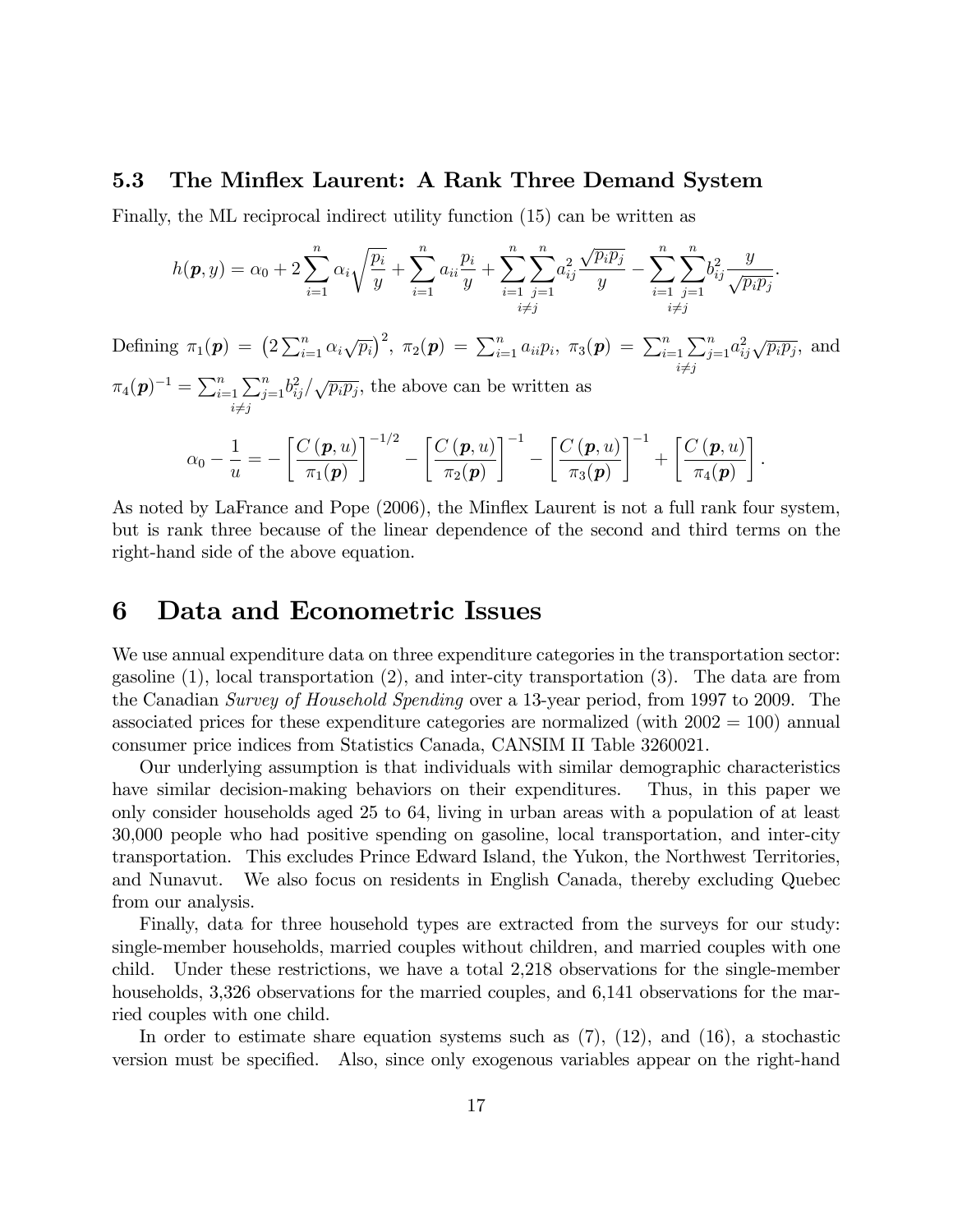side, it seems reasonable to assume that the observed share in the ith equation deviates from the true share by an additive disturbance term  $u_i$ . We assume  $u \sim N(0, \Omega)$  where  $\mathbf{u} = (u_1, ..., u_n)'$ , **0** is a null matrix, and  $\Omega$  is the  $n \times n$  symmetric positive definite error covariance matrix. Thus, the share equation system for each model for household  $h$  can be written in matrix form as

$$
\mathbf{s}_h = \mathbf{g}(\mathbf{p}_h, y_h, \vartheta) + \mathbf{u}_h, \qquad h = 1, ..., H
$$
\n(24)

where  $\mathbf{s} = (s_1, \dots, s_n)'$ ,  $\mathbf{g}(\mathbf{p}_h, y_h, \vartheta) = (\mathbf{g}_1(\mathbf{p}_h, y_h, \vartheta), \dots, \mathbf{g}_n(\mathbf{p}_h, y_h, \vartheta))'$ ,  $\vartheta$  is the parameter vector to be estimated, and  $g_i(p_h, y_h, \vartheta)$  is given by the right-hand side of each of (7), (12), and (16).

Since the share equation system (24) is estimated as a closed form system with all right hand variables treated as exogenous, there are potential problems of simultaneity bias in the demand elasticity estimates. We acknowledge the fact that income and prices may not be exogenous at the aggregate level in general equilibrium. However, in this study, they are exogenous for households since an error term in an individual consumer's demand equation should not influence the price function that clears the market. It is also to be noted that in this literature, the possibility of endogeneity has been addressed by using iterative threestage least squares (3SLS), but the results generally have been about the same as those with iterative Zellner estimation  $\sim$  see, for example, Barnett *et al.* (1991).

Finally, since the budget shares sum to 1, the disturbance covariance matrix is singular. To address this issue, Barten (1969) showed that maximum likelihood estimates can be obtained by arbitrarily dropping any equation in the system. We follow Barten (1969) and drop the last equation in each model. All estimations are performed in TSP (version 5.1) using the non-linear full-information maximum likelihood estimation procedure.

## 7 Empirical Evidence

Tables 2-4 contain a summary of results from the AIDS, QUAIDS, and Minflex Laurent models in terms of parameter estimates (with p-values in parentheses), positivity, monotonicity, and curvature violations, as well as log likelihood values, when the models are estimated without the curvature conditions imposed (unrestricted) and with the curvature conditions imposed for each of the three different types of Canadian households. With the exception of the Mináex Laurent model for married couples with one child, all models satisfy positivity and monotonicity at all sample observations when curvature is not imposed (see the unrestricted column); the unrestricted Mináex Laurent model violates positivity and monotonicity at 1 out of 6; 141 observations in the case of married couples with one child (see Table 4). However, all three unrestricted models violate curvature when curvature is not imposed, except for the AIDS model for single member households which satisfies all three theoretical regularity conditions at all sample observations (see panel A of Table 2).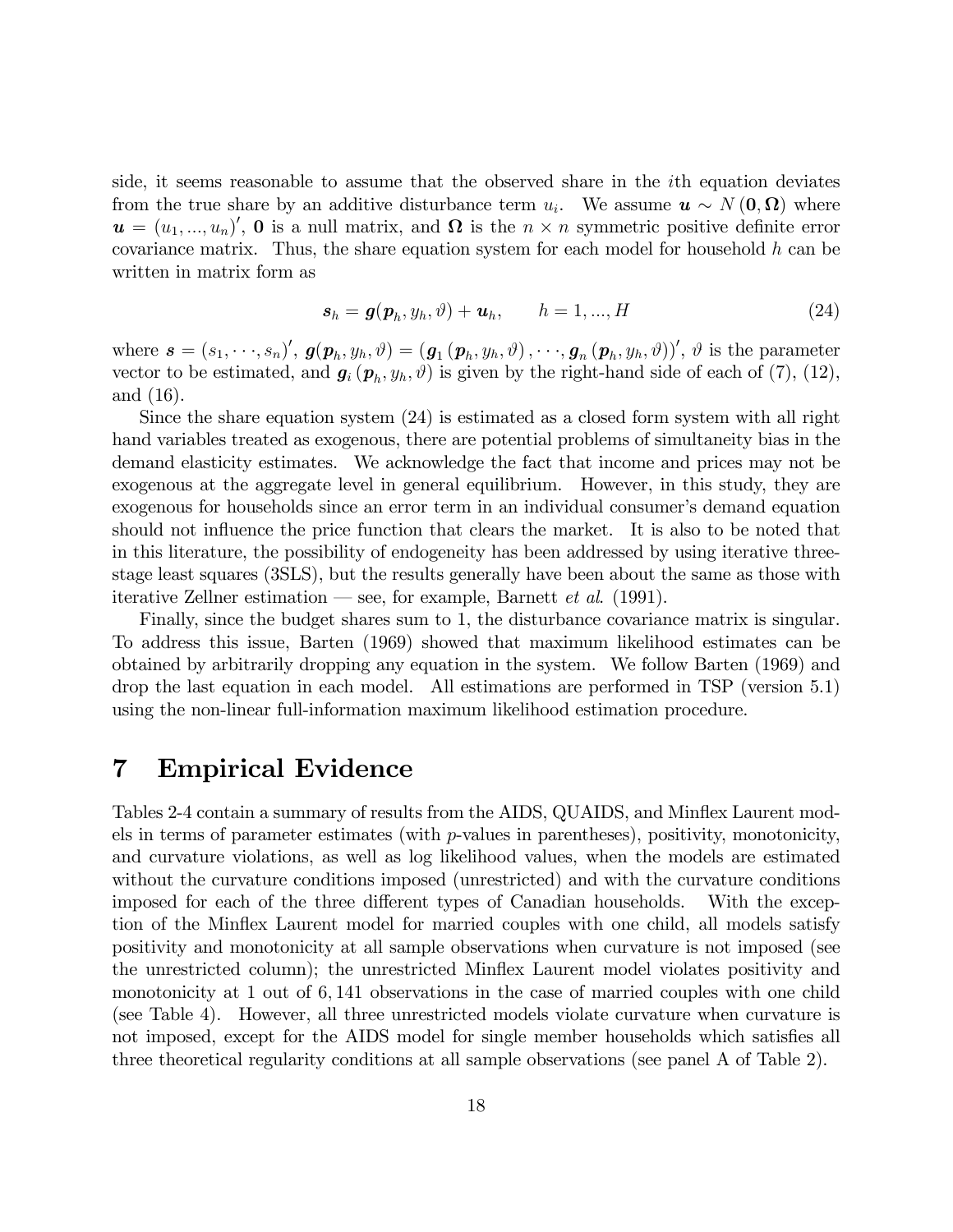Because regularity has not been attained (by luck), except for the AIDS when estimated with the data for single members, we follow Barnett (2002) and estimate the models by imposing local curvature, using the methodology discussed in Section 3. The results are disappointing in the case of the AIDS and QUAIDS models, as can be seen under the 'Local curvature imposed' column of Tables 2 and 3; the imposition of local curvature on each of these models reduces the number of curvature violations, but does not completely eliminate them (for all three household types), as is the case with the Mináex Laurent model. We find that the curvature-constrained Minflex Laurent is the only model that is able to provide inferences about the demand for gasoline in Canada that are consistent with neoclassical microeconomic theory (see Table 4). Moreover, the imposition of global curvature on the Minflex Laurent does not have much of an effect on its flexibility, as is indicated by the insignificant differences between the log likelihood values in the unrestricted and restricted versions of the model (see the second last row in Table 4).

In the demand systems approach to estimation of economic relationships, the primary interest, especially in policy analysis, is in how the arguments of the underlying function affect the quantities demanded. This is conventionally completely expressed in terms of income and price elasticities. These elasticities can be calculated from the estimated budget share equations by writing the left-hand side as

$$
x_i = \frac{s_i y}{p_i}
$$

for  $i = 1, ..., n$ . In particular, the income elasticities can be calculated by

$$
\eta_{iy} = 1 + \frac{y}{s_i} \frac{\partial s_i}{\partial y}
$$

for  $i = 1, ..., n$ , and the Marshallian (or uncompensated) price elasticities can be calculated by

$$
\eta_{ij} = \frac{p_j}{s_i} \frac{\partial s_i}{\partial p_j} - \delta_{ij}
$$

for  $i, j = 1, ..., n$ , where  $\delta_{ij}$  is the Kronecker delta (that is,  $\delta_{ij} = 1$  when  $i = j$  and 0 otherwise).

We report the income and own- and cross-price elasticities (evaluated at the mean of the data) in Table 5 with  $p$ -values in parentheses, using the Delta method to calculate the standard errors. We do so for each of the three transportation categories and for only the demand systems that satisfy the theoretical regularity conditions at all data points of the sample; the AIDS and the curvature-constrained Mináex Laurent models in the case of single member households (in panel A) and the curvature-constrained Minflex Laurent model in the case of married couples (in panel B) and married couples with one child (in panel C).

In Table 5, we show the income elasticities and the own- and cross-price elasticities for each of the three transportation categories. As expected, all the income elasticities,  $\eta_1$ ,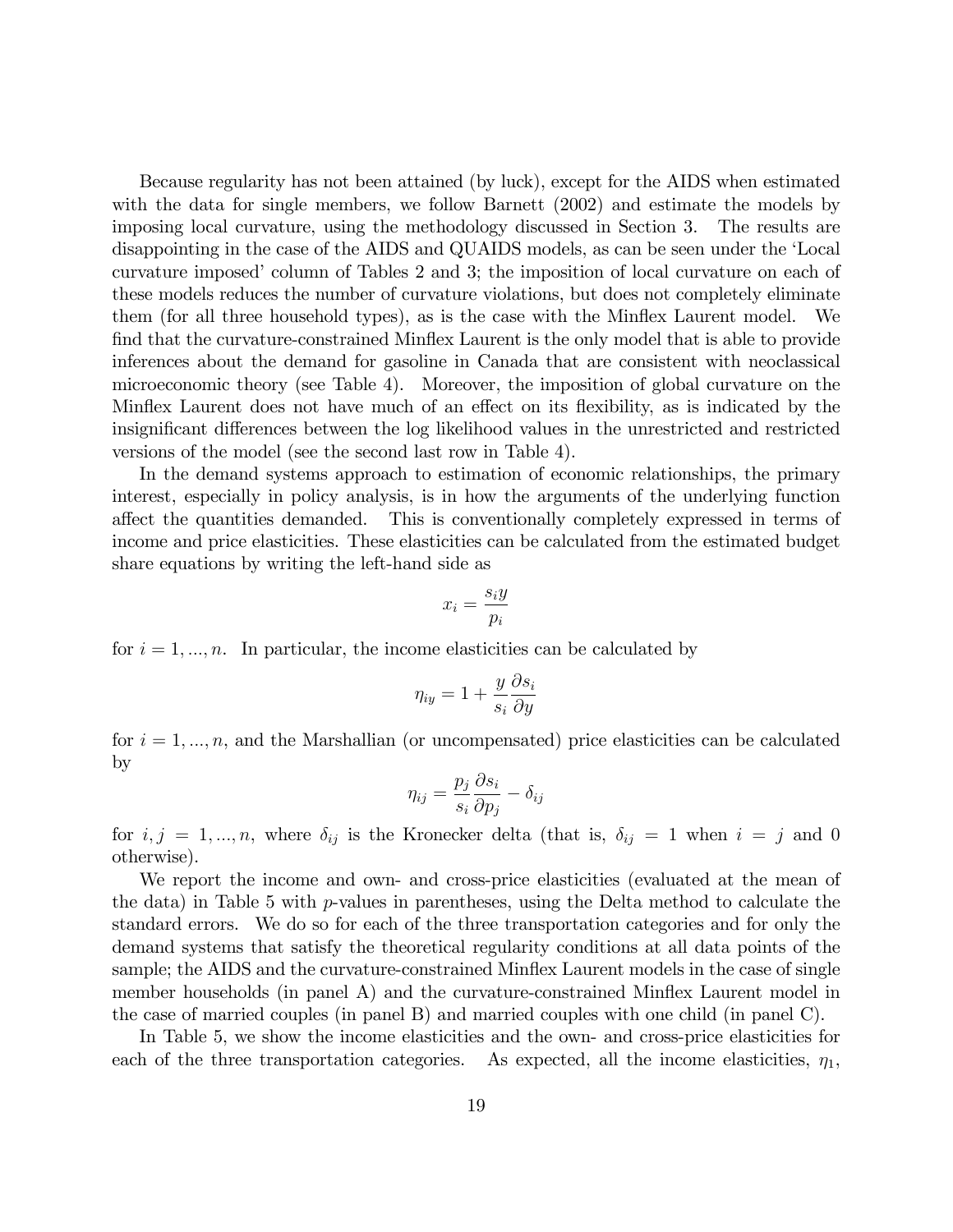$\eta_2$ , and  $\eta_3$ , are positive, implying that gasoline (1), local transportation (2), and inter-city transportation (3) are all normal goods for all three types of Canadian households. As can be seen, the income elasticity of gasoline demand varies from 0:841 to 0:973 as the family size changes, and is statistically significant in all cases, suggesting that the demand for gasoline in Canada is more elastic to income changes than earlier studies have reported using methodology different than ours. For example, Yatchew and No  $(2001)$  estimate a partially linear model with price and age entering nonparametrically using monthly data from October 1994 to September 1996 and find an income elasticity of 0.29. Graham and Glaister (2002) report one of 0.53 for Canada based on Sterner *et al.* (1992), where they applied the lagged endogenous model and annual time series data over the period from 1960 to 1985.

The own-price elasticities  $(\eta_{ii})$  are all negative (as predicted by the theory), with their absolute values being less than 1, which indicates that the demands for all three types of transportation are inelastic for Canadian families. Our estimates of the gasoline own-price elasticity vary from  $-0.738$  to  $-0.570$  and are statistically significant in all cases, which is overall less elastic than earlier studies have reported; for example,  $-0.9$  in Yatchew and No  $(2001)$  and approximately  $-1.07$  in Graham and Glaister  $(2002)$ . We also test the null hypothesis that they are equal to negative one and reject the null hypothesis at the 5 percent level for all three cases, suggesting that the Canadian demand for gasoline is statistically inelastic. Moreover, since the absolute value of the own-price elasticity of gasoline for married couples with one child is the largest among all three types of households, we conclude that the larger the size of the Canadian family, the more sensitive the family is to gasoline price changes or oil price shocks. Regarding the cross-price elasticities  $(\eta_{ii})$ , we see that most of the off-diagonal terms in panel A of Table 5 are negative and all are negative in panels B and C, indicating that the three transportation categories are gross complements for Canadian households.

Our estimates of the own price elasticity for gasoline demand are different from those reported by Yatchew and No (2001) and Graham and Glaister (2002) for a number of reasons. First, Yatchew and No (2001) use monthly data from October 1994 to September 1996 whereas we use annual household survey data from 1997 to 2009, a much more interesting and longer span of data. We estimate elasticities for each of the three different household types – single-member households, married couples without children, and married couples with one child  $\sim$  while Yatchew and No (2001) provide estimates using data for all Canadian households. Our methodology is also different, as we use the parameters obtained from the curvature-constrained Minflex Laurent model to compute the price elasticities whereas Yatchew and No  $(2001)$  use a semiparametric model, which is a partial linear model with price and age entering nonparametrically. Finally, we investigate the demand for gasoline in a systems context together with the demand for local transportation and inter-city transportation; Yatchew and No (2001) investigate the demand for gasoline alone, as a function of its price, household income, and other demographic variables. Finally, the survey paper by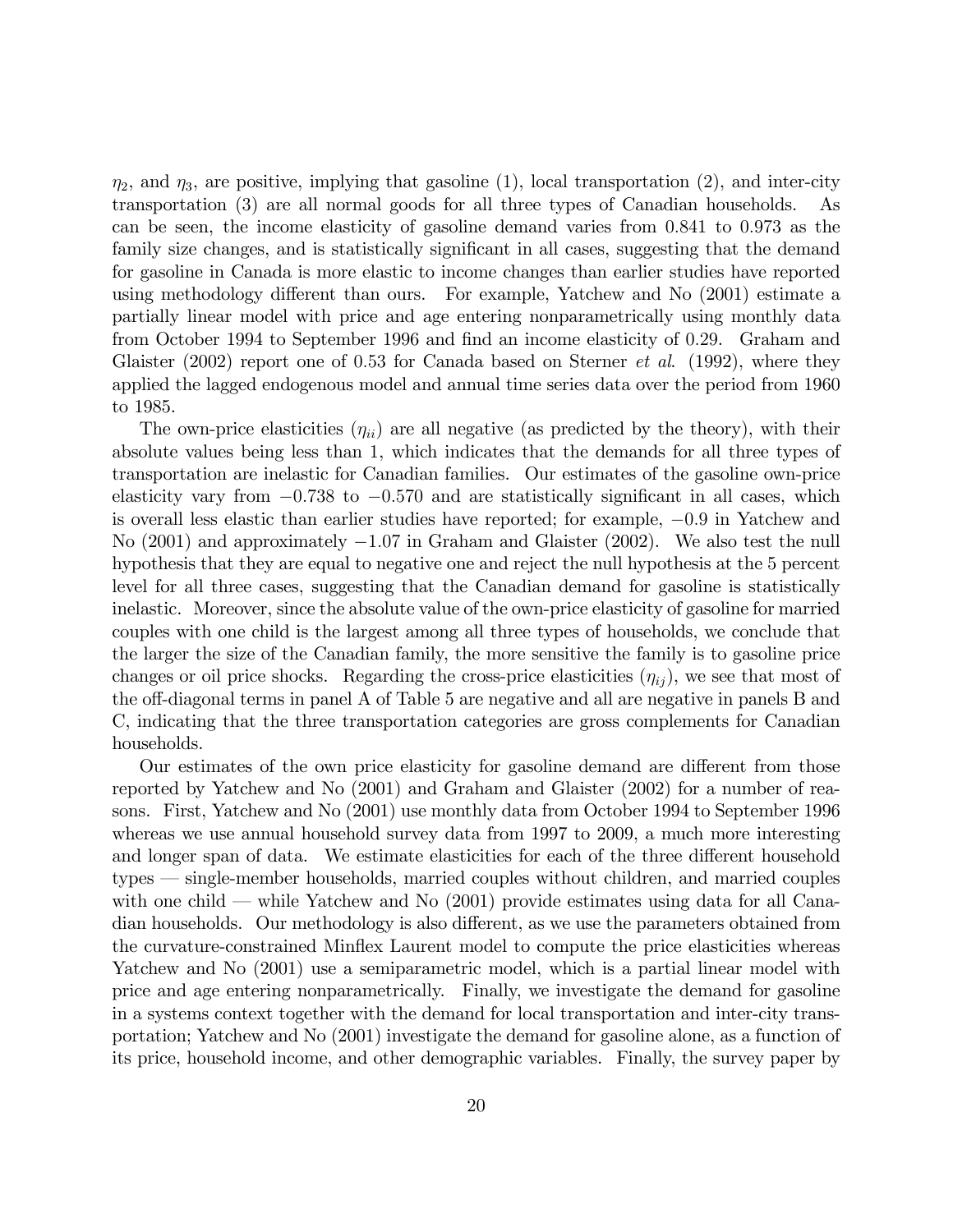Graham and Glaister  $(2002)$  reports a long-run price elasticity for Canada of  $-1.07$ , based on Sterner et al. (1992) and the use of annual time series data for 21 OECD countries over the period from 1960 to 1985.

Finally, given the nature of our data, it should be noted that the obtained elasticities represent long-run responses rather than short-run behavior. In this regard and in a slightly different context, Houthakker (1965) convincingly argues that individual country (heterogeneous) estimates capture mostly short-run effects, while pooled (homogeneous) estimates reflect mostly long-run adjustments and that the differences between these effects are highly significant both statistically and economically. Our estimates seem to be consistent with an alternative strand of the literature cited in Hamilton (2009) with much smaller numbers for short-run elasticities. In fact, Baltagi and Griffin (1997) find that short-run elasticities are, on average, four times smaller than the corresponding long-run ones.

# 8 Conclusion

We investigate the demand for gasoline in Canada using recent household survey data, over a 13-year period from 1997 to 2009, on three expenditure categories in the transportation sector: gasoline, local transportation, and inter-city transportation. In doing so, we use three of the most widely used locally flexible functional forms, the AIDS, QUAIDS, and the Mináex Laurent model. As noted in the introduction, so far the literature on the empirical gasoline demand using flexible functional forms did not report the results of full theoretical regularity checks. The present paper represents the first attempt to investigate the demand for gasoline in the context of consistency with neoclassical microeconomic theory. We pay explicit attention to economic regularity, and argue that unless regularity is attained by luck, flexible functional forms should always be estimated subject to regularity as suggested by Barnett (2002). Regularity is important, because it is assumed in the duality theorems (such as Royís) to derive the demand system from the generating function (usually, the indirect utility function). Without regularity, the resulting demand system is derived from a theorem that is not applicable. For example, if curvature is violated at a point, then at that point Royís theorem produces local utility minimization, not local utility maximization.

Our findings in terms of regularity violations are disappointing in the case of the AIDS and QUAIDS models, even when the curvature conditions are imposed, since the imposition of local curvature on each of these models, although reduces the number of curvature violations, it does not completely eliminate them, for all three household types. We find that the curvature constrained Mináex Laurent is the only model that is able to provide inferences about the demand for gasoline in Canada that are consistent with neoclassical microeconomic theory. The Minflex Laurent model is a rank three demand system, and more flexible than the QUAIDS model in the Diewert (1971) sense. Based on the Minflex Laurent, our estimates of the own-price elasticity of gasoline demand in Canada are statistically significant and vary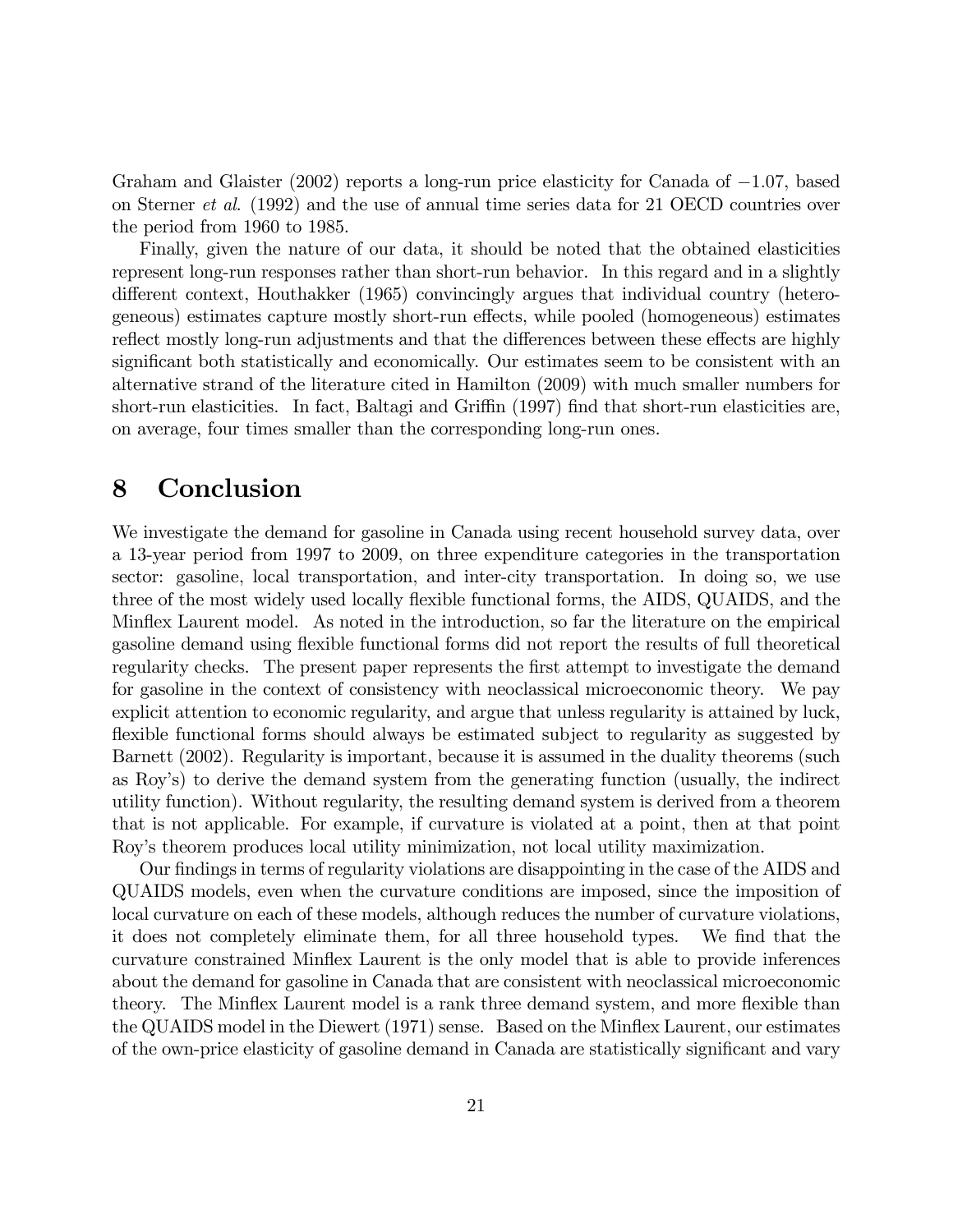from  $-0.738$  to  $-0.570$ , suggesting that gasoline demand in Canada is overall less elastic than previously reported.

Regarding the source of the differences between the theoretical regularity properties of the AIDS, QUAIDS, and Minflex Laurent model, they can be seen from inspecting their functional forms. Both the AIDS and QUAIDS are produced from a second-order Taylor series expansion whereas the Minflex Laurent is a special case of a second-order Laurent series expansion in the squared roots of the variables; Barnett (1985) has also produced a minflex Laurent translog flexible functional form by the analogous expansion in the logarithms of the variables. The Laurent series is a generalization of the Taylor series and the Laurent expansion has a better behaved remainder term over the region of the approximation than does the remainder term of the Taylor series expansion. In this regard, Barnett and Lee (1985) compare the global properties of the Minflex Laurent model and two other models based on second-order Taylor series expansions  $-$  the generalized Leontief and the translog flexible functional forms  $\sim$  and find that the minflex Laurent model has the largest regular region and that its regular region expands as real income increases. The AIDS and QUAIDs were not considered by Barnett and Lee (1985); in fact the QUAIDS was introduced in 1997. This is the first paper in the literature that compares the regularity properties of the AIDS and QUAIDs to those of the Minflex Laurent.

Based on our evidence, in order to achieve its commitment to reduce greenhouse gas emissions, the Canadian government should impose a larger gasoline tax than previously thought to achieve significant reductions in gasoline consumption. The two instruments that are most often discussed in addressing gasoline consumption in Canada are the federal gasoline tax and the Company Average Fuel Consumption (CAFC) targets. The gasoline tax has the advantages over the CAFC targets, because it encourages improvements in fuel efficiency and reductions in miles driven, while raising tax revenue. In contrast, CAFC targets may encourage more driving, as increases in fuel efficiency reduce the cost of gasoline per mile driven  $\sim$  see West and Williams III (2005) for a discussion of these two instruments in the case of the United States. Moreover, increasing the gasoline tax increases labour supply which produces additional efficiency gains; see West and Williams III  $(2004a)$ . Therefore, imposing gasoline tax shows a remarkable effect as a emission control policy, which heavily relies on the magnitude of the demand elasticity of gasoline.

As of December 31, 2011, the Canadian federal/excise tax on gasoline was 10 cents per liter, which is the second lowest in the OECD countries  $\sim$  see Natural Resources Canada (2012). In addition, Canada is one of the only two OECD countries whose gasoline tax was less in 2009 than it was in 1998. Moreover, in 2005 Canada's absolute greenhouse gas emissions were 54 percent above 1990 levels, according to the Conference Board of Canada  $(2011)$ . It is then clear that Canada's tax policy on gasoline has not been as effective in reducing gasoline consumption. If the current tax rate on gasoline consumption is based on elasticity estimates reported in earlier studies as, for example,  $-0.9$  in Yatchew and No  $(2001)$ and approximately  $-1.07$  in Graham and Glaister (2002), it is not surprising to see that the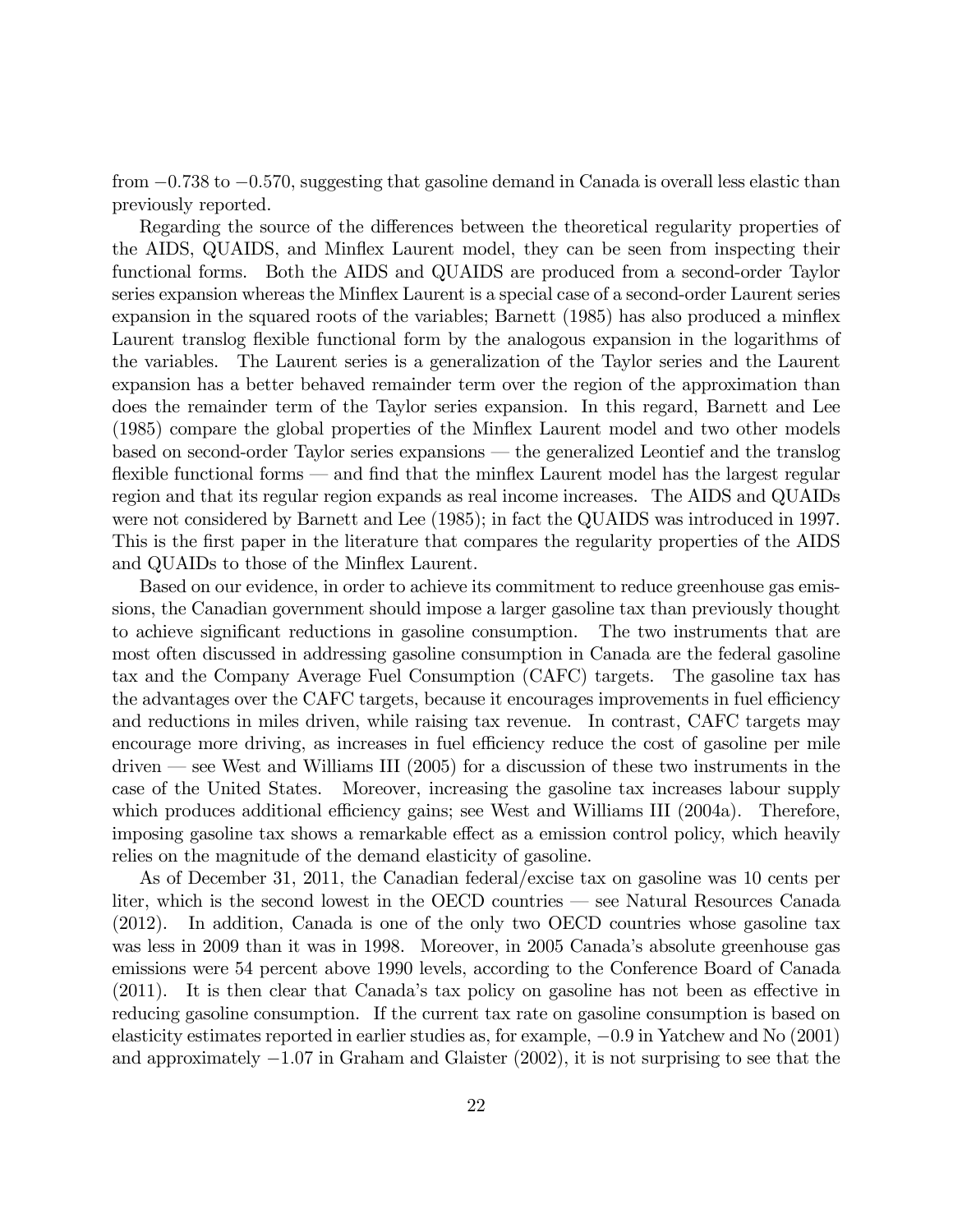tax policy has not been as effective, because Canadian households are in fact less sensitive to changes in gasoline prices than what the earlier literature suggests. According to our estimates, a tax would need to be significantly higher today in order to achieve substantial reductions in gasoline consumption.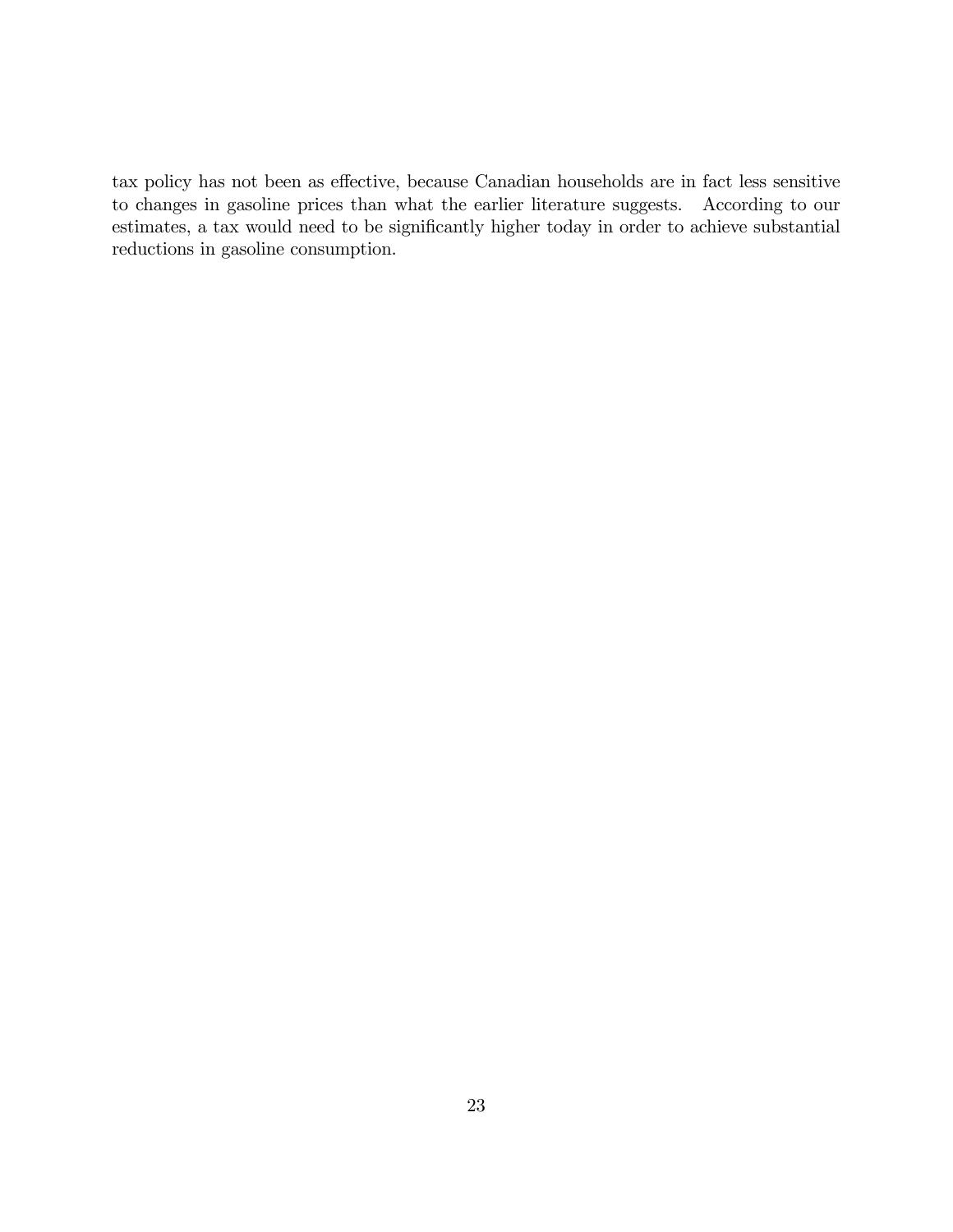# References

- [1] Archilbald, R. and R. Gillingham. "An Analysis of the Short-run Consumer Demand for Gasoline Using Household Survey Data." Review of Economics and Statistics 62 (1980), 622-628.
- [2] Baltagi, B.H. and J.M. Griffin. "Pooled Estimators vs. their Heterogeneous Counterparts in the Context of Dynamic Demand for Gasoline." Journal of Econometrics 77 (1997), 303-327.
- [3] Banks, J., R. Blundell, and A. Lewbel. "Quadratic Engel Curves and Consumer Demand." Review of Economics and Statistics 79 (1997), 527-539.
- [4] Barnett, W.A. "New Indices of Money Supply and the Flexible Laurent Demand System." Journal of Business and Economic Statistics 1 (1983), 7-23.
- [5] Barnett, W.A. "The Minflex Laurent Translog Flexible Functional Form." Journal of Econometrics 30 (1985), 33-44.
- [6] Barnett, W.A. "Tastes and Technology: Curvature is not Sufficient for Regularity." Journal of Econometrics 108 (2002), 199-202
- [7] Barnett, W.A. and Y.W. Lee. "The Global Properties of the Minflex Laurent, Generalized Leontief, and Translog Flexible Functional Forms." Econometrica 53 (1985), 1421-1437.
- [8] Barnett, W.A. and A. Serletis. "Consumer Preferences and Demand Systems." Journal of Econometrics 147 (2008), 210-224.
- [9] Barnett, W.A., Geweke, J., and Wolfe, M. "Semi-Nonparametric Bayesian Estimation of the Asymptotically Ideal Production Model.î Journal of Econometrics 49 (1991), 5-50.
- [10] Barten, A.P. "Maximum Likelihood Estimation of a Complete System of Demand Equations." European Economic Review 1 (1969),  $7-73$ .
- [11] Berndt, E.R. and D. Wood. "Technology, Prices, and the Derived Demand for Energy." Review of Economics and Statistics 57 (1975), 259-268.
- [12] Blackorby, C., D. Primont, and R.R. Russell. Duality, Separability, and Functional Structure. Amsterdam: North-Holland (1978).
- [13] Blundell, R., J.L. Horowitz, and M. Parey. "Measuring the Price Responsiveness of Gasoline Demand: Economic Shape Restrictions and Nonparametric Demand Estimation." Quantitative Economics 3 (2012), 29-52.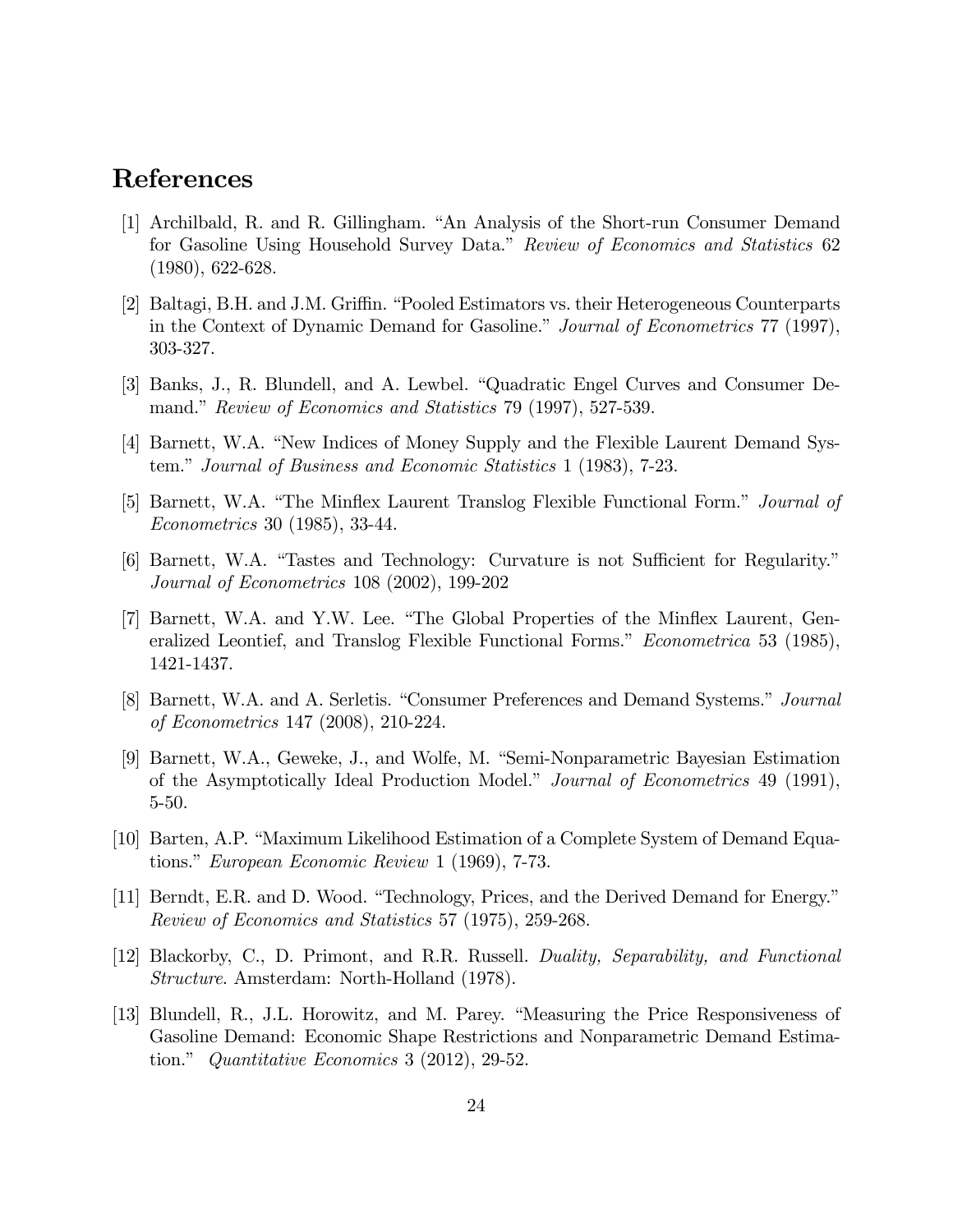- [14] Chang, D. and A. Serletis. "Imposing Local Curvature in the QUAIDS." Economics Letters 115 (2012), 41-43.
- [15] Christensen, L.R., D.W. Jorgenson, and L.J. Lau. "Transcendental Logarithmic Production Frontiers." Review of Economics and Statistics 55 (1973), 28-45.
- [16] Christensen, L.R., D.W. Jorgenson, and L.J. Lau. "Transcendental Logarithmic Utility Functions." American Economic Review 65 (1975), 367-383.
- [17] Conrad, K. and M. Schrőder. "Demand for Durable and Nondurable Goods, Environmental Policy and Consumer Welfare.<sup>3</sup> Journal of Applied Econometrics 6 (1991), 271-286.
- [18] Considine, T.J. "Separability, Functional Form and Regulatory Policy in Models of Interfuel Substitution." Energy Economics 11 (1989), 82-94.
- [19] Dahl, C. and T. Sterner. "Analyzing Gasoline Demand Elasticities: A Survey." Energy Economics 3 (1991), 203-210.
- [20] Deaton, A. and J.N. Muellbauer. "An Almost Ideal Demand System." American Economic Review 70 (1980), 312-326.
- [21] Diewert, W.E. "An Application of the Shephard Duality Theorem: A Generalized Leontief Production Function." Journal of Political Economy 79 (1971), 481-507.
- [22] Diewert, W.E. "Applications of Duality Theory." In Frontiers of Quantitative Economics (Vol. 2), eds. M.D. Intriligator and D.A. Kendrick, Amsterdam: North-Holland (1974), pp. 106-171.
- [23] Diewert, W.E. and T.J. Wales. "Flexible Functional Forms and Global Curvature Conditions."  $Econometrica 55 (1987), 43-68.$
- [24] Diewert, W.E. and T.J. Wales. "Normalized Quadratic Systems of Consumer Demand Functions." Journal of Business and Economic Statistics  $6$  (1988), 303-312.
- [25] Elder, J. and A. Serletis. "Oil Price Uncertainty." Journal of Money, Credit and Banking 42 (2010), 1138-1159.
- [26] Engle, R.F. and C.W.J. Granger. "Cointegration and Error Correction: Representation, Estimation and Testing." Econometrica 55 (1987), 251-276.
- [27] Environment Canada. "National Inventory Report 1990-2008: Greenhouse Gas Sources and Sinks in Canada." (2010), accessed February 12, 2012.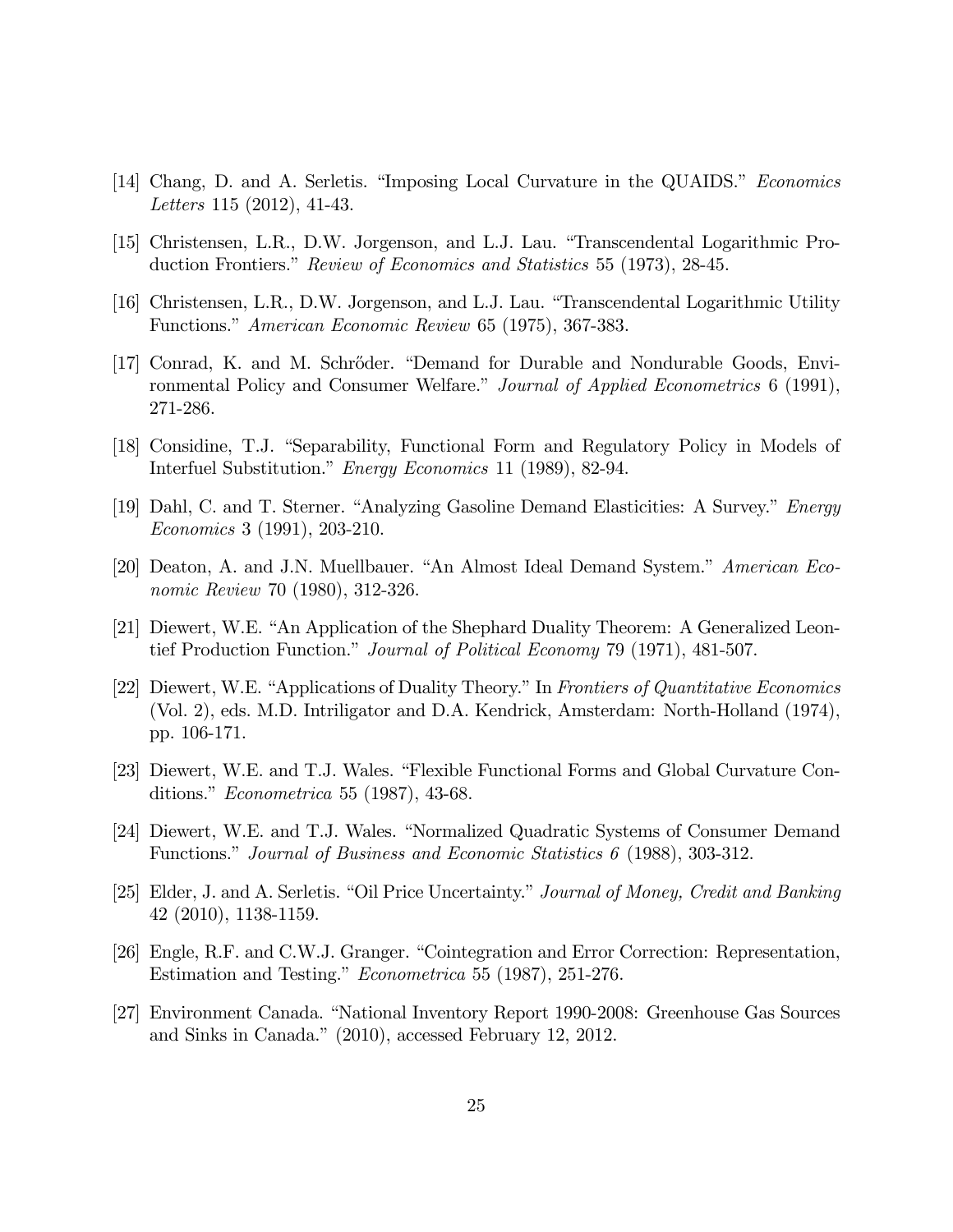- [28] Espey, M. "Gasoline Demand Revisited: An International Meta-Analysis of Elasticities." *Energy Economics* 20 (1998), 273-295.
- [29] Fuss, M.A. "The Demand for Energy in Canadian Manufacturing: An Example of the Estimation of Production Structures with Many Inputs." Journal of Econometrics 5 (1977), 89-116.
- [30] Ghalwash, T.M. "Demand for Environmental Quality: An Empirical Analysis of Consumer Behavior in Sweden." *Environmental and Resource Economics* 41 (2008), 71-87.
- [31] Gorman, W.M. "Separable Utility and Aggregation." *Econometrica* 27 (1959), 469-481.
- [32] Gorman, W.M. "Some Engel Curves." In Essays in the Theory and Measurement of Consumer Behaviour in Honor of Sir Richard Stone, ed. by Angus Deaton. Cambridge University Press (1981).
- [33] Graham, D.J. and S. Glaister. "The Demand for Automobile Fuel: A Survey of Elasticities." Journal of Transport Economics and Policy 36 (2002), 1-26.
- [34] Hamilton, J.D. "Oil and the Macroeconomy since World War II." *Journal of Political* Economy 91 (1983), 228-248.
- [35] Hamilton, J.D. "Causes and Consequences of the Oil Shock of 2007-08." *Brooking Papers* on Economic Activity (2009), 215-259.
- [36] Hamilton, J.D. "Nonlinearities and the Macroeconomic Effects of Oil Prices." Macroeconomic Dynamics 15 (Supplement 3) (2011), 364-378.
- [37] Houthakker, H. "New Evidence on Demand Elasticities." *Econometrica* 33 (1965), 277-288.
- [38] Kilian, L. "Not All Oil Price Shocks Are Alike: Disentangling Demand and Supply Shocks in the Crude Oil Market." American Economic Review 99 (2009), 1053-1069.
- [39] Kilian, L. and R.J. Vigfusson. "Are the Responses of the U.S. Economy Asymmetric in Energy Price Increases and Decreases?" Quantitative Economics 2 (2011), 419-453.
- [40] Knittel, C. "Reducing Petroleum Consumption from Transportation." Journal of Economic Perspectives (2011, forthcoming).
- [41] LaFrance, J.T. and R.D. Pope. "Full Rank Rational Demand Systerms." Working Paper (2006).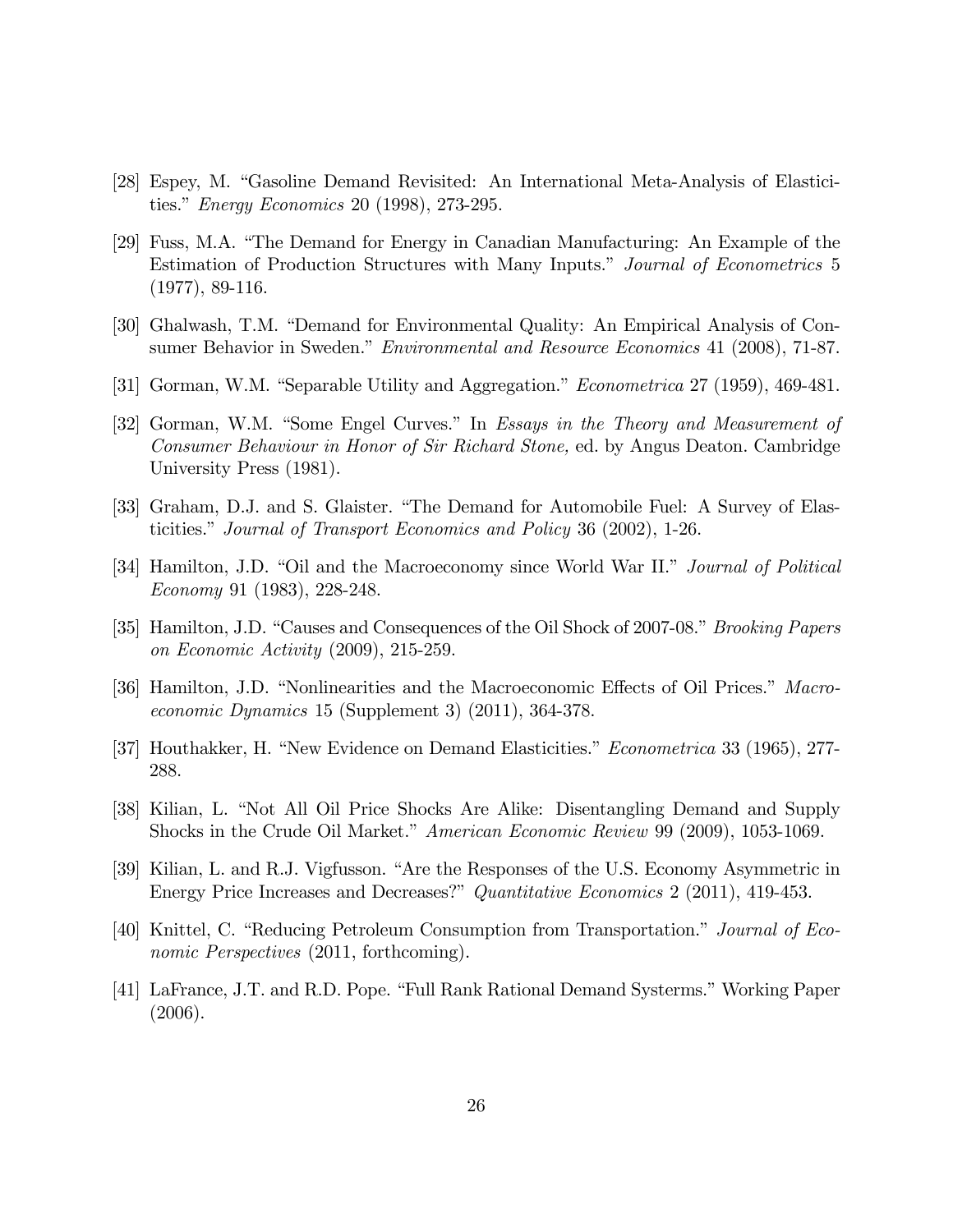- [42] Lau, L.J. "Testing and Imposing Monotonicity, Convexity, and Quasi-Convexity Constraints." In Production Economics: A Dual Approach to Theory and Applications (Vol. 1), eds. M. Fuss and D. McFadden, Amsterdam: North Holland (1978), pp. 409-453.
- [43] Lewbel, A. "A Demand System Rank Theorem."  $Econometrica$  57 (1989), 701-705.
- [44] Lewbel, A. "The Rank of Demand Systems: Theory and Nonparametric Estimation." Econometrica 59 (1991), 711-730.
- [45] Moschini, G. "Imposing Local Curvature in Flexible Demand Systems." *Journal of* Business and Economic Statistics 17 (1999), 487-490.
- [46] Muellbauer, J.N. "Aggregation, Income Distribution and Consumer Demand." Review of Economic Studies 42 (1975), 525-543.
- [47] Muellbauer, J.N. "Community Preferences and the Representative Consumer." Econometrica 44 (1976), 979-999.
- [48] Natural Resources Canada. "Fuel Focus 2011 Annual Review." Natural Resources Canada (2012).
- [49] Nicol, C.J. "Elasticities of Demand for Gasoline in Canada and the United States." Energy Economics 25 (2003), 201-214.
- [50] Pindyck, R.S. "Interfuel Substitution and the Industrial Demand for Energy: An International Comparison." Review of Economics and Statistics 61 (1979), 169-179.
- [51] Ryan, D.L. and T.J. Wales. "A Simple Method for Imposing Local Curvature in Some Flexible Consumer-Demand Systems." Journal of Business and Economic Statistics 16 (1998), 331-338.
- [52] Schmalensee, R. and T.M. Stoker. "Household Gasoline Demand in the United States." Econometrica 67 (1999), 645-662.
- [53] Serletis, A. and A. Shahmoradi. "A Note on Imposing Local Curvature in Generalized Leontief Models." Macroeconomic Dynamics 11 (2007), 290-294.
- [54] Serletis, A., G. Timilsina, and O. Vasetsky. "International Evidence on Sectoral Interfuel Substitution." The Energy Journal 31 (2010), 1-29.
- [55] Serletis, A., G. Timilsina, and O. Vasetsky. "International Evidence on Aggregate Short-Run and Long-Run Interfuel Substitution." Energy Economics 33 (2011), 209-216.
- [56] Shephard, R.W. Cost and Production Functions. Princeton: Princeton University Press (1953).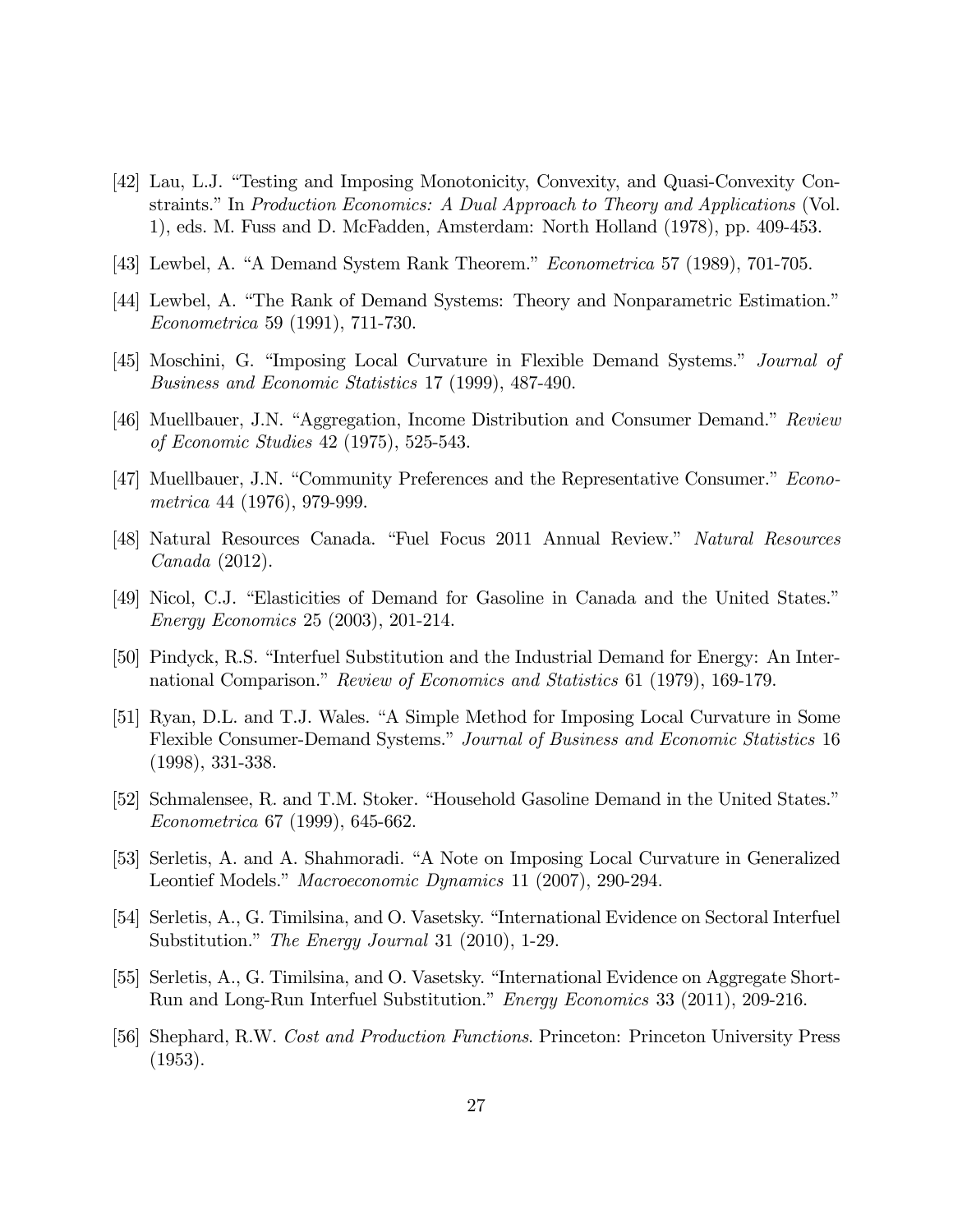- [57] Strotz, R.H. "The Empirical Implications of a Utility Tree." *Econometrica* 25 (1957), 169-180.
- [58] Strotz, R.H. "The Utility Tree-A Correction and Further Appraisal." *Econometrica* 27 (1959), 482-488.
- [59] The Conference Board of Canada. "Environment: GHG Emissions per Capita." (2011), accessed February 12, 2012.
- [60] Wadud, Z., D.J. Graham, and R.B. Noland. "Gasoline Demand with Heterogeneity in Household Responses." Energy Journal 31 (2010), 47-74.
- [61] West, S.E. and R.C. Williams III. "Empirical Estimates for Environmental Policy Making in a Second-Best Setting." NBER Working Papper  $\#10330$  (2004a).
- [62] West, S.E. and R.C. Williams III. "Estimates from a Consumer Demand System: Implications for the Incidence of Environmental Taxes." Journal of Environmental Economics and Management 47 (2004b),  $535-558$ .
- [63] West, S.E. and R.C. Williams III. "The Cost of Reducing Gasoline Consumption." American Economic Review 95 (2005), 294-299.
- [64] West, S.E. and R.C. Williams III. "Optimal Taxation and Cross-Price Effects on Labor Supply: Estimates of the Optimal Gas Tax." Journal of Public Economics 91 (2007), 593–617.
- [65] Yatchew, A. and J.A. No. "Household Gasoline Demand in Canada." *Econometrica* 69 (2001), 1697-1709.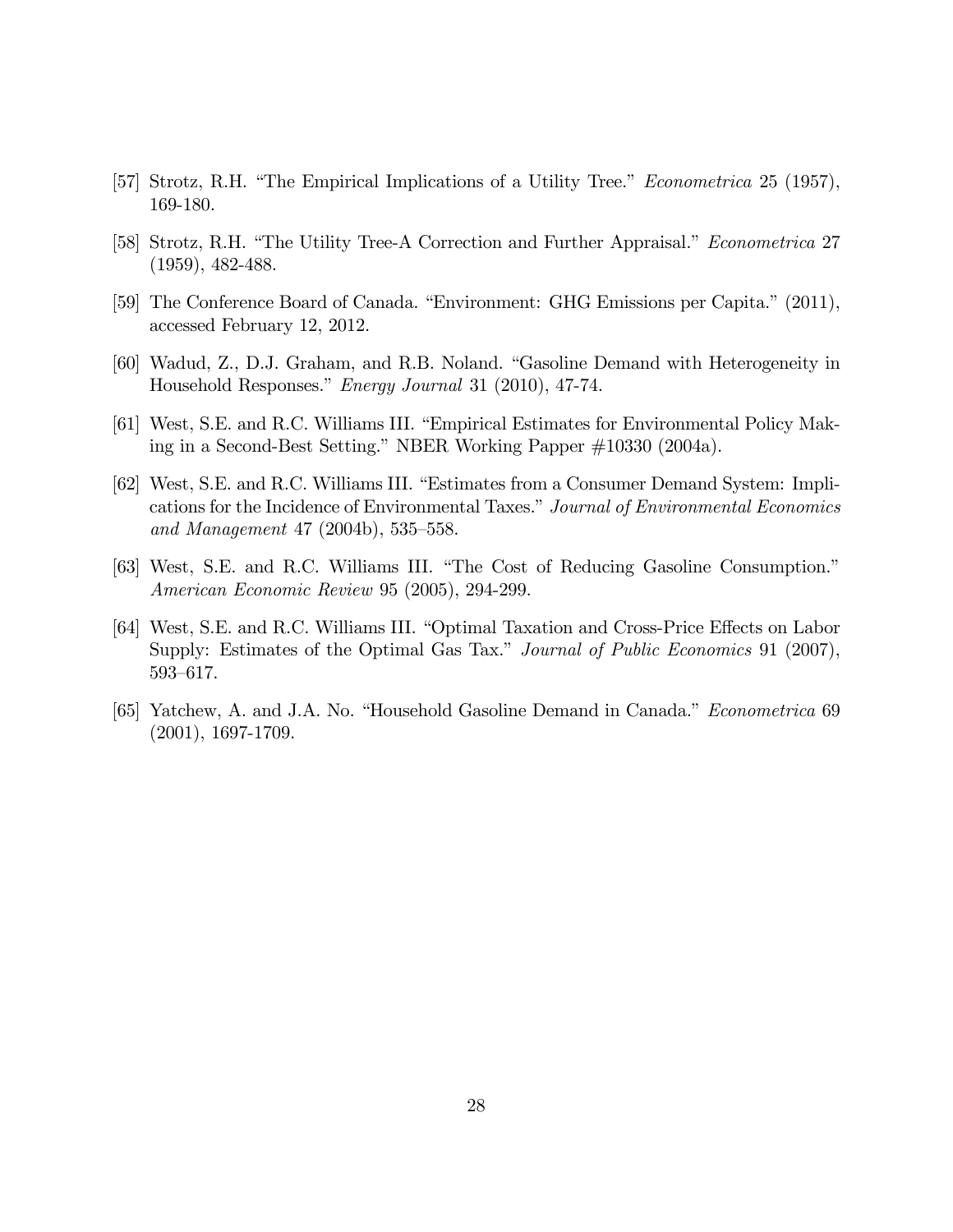

# **Figure 1. Spot Prices for Crude Oil and Gasoline**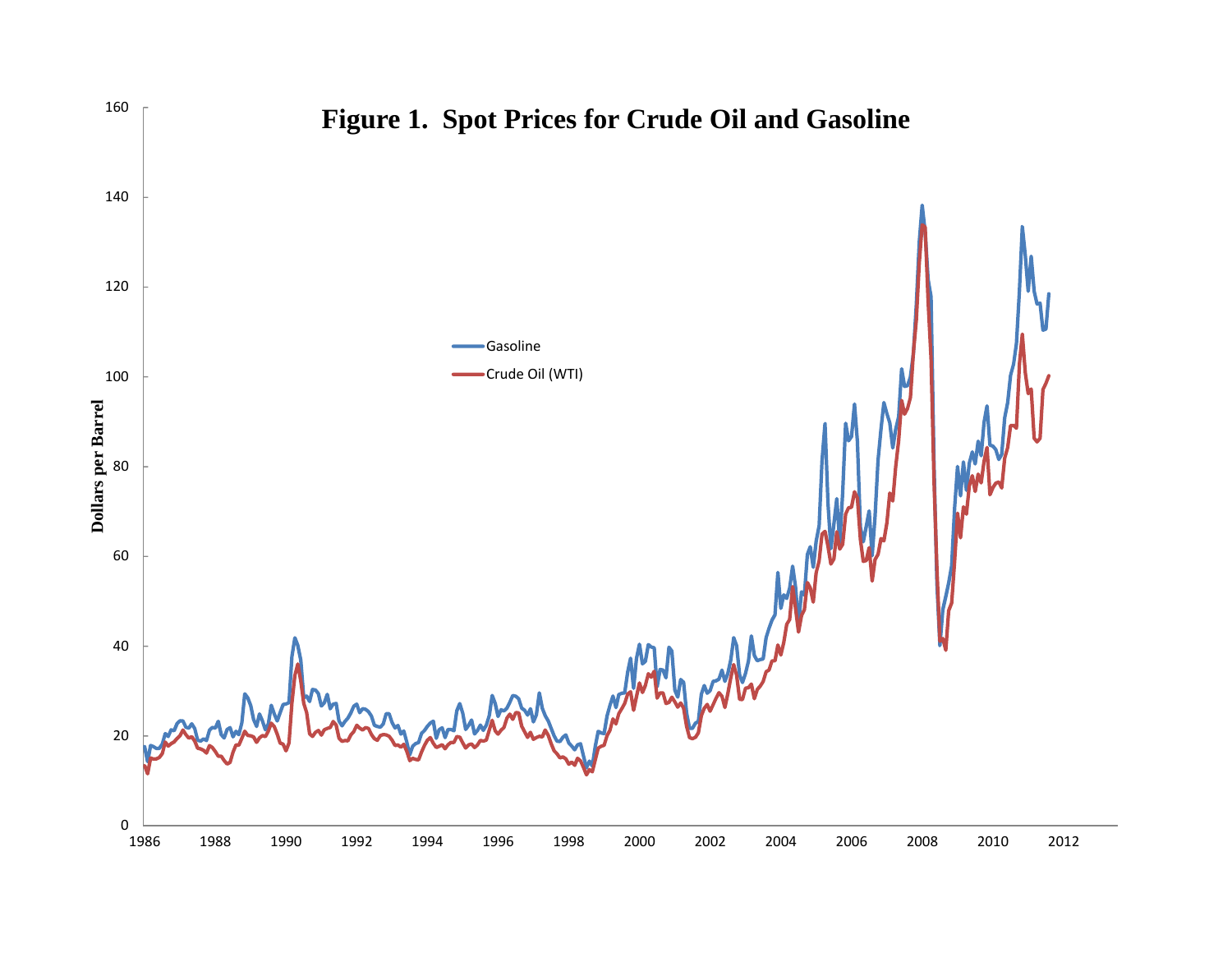### Table 1

### A Summary of Flexible Functional Forms Estimation of Gasoline Demand

|                                     |             |                   | Curvature      |
|-------------------------------------|-------------|-------------------|----------------|
| $\text{Author}(s)$                  | Model used  | Data used         | imposed        |
|                                     |             |                   |                |
| Fuss $(1977)$                       | Translog    | Canadian          | N <sub>0</sub> |
| Archibald and Gillingham (1980)     | Translog    | U.S.              | N <sub>o</sub> |
| Considine $(1989)$                  | Translog    | U.S.              | No.            |
| Conrad and Schröder (1991)          | AIDS        | German            | N <sub>o</sub> |
| Nicol $(2003)$                      | QUAIDS      | U.S. and Canadian | N <sub>0</sub> |
| West and Williams III (2004b, 2007) | <b>AIDS</b> | U.S.              | N <sub>0</sub> |
| Ghalwash (2008)                     | QUAIDS      | Swedish           | N <sub>o</sub> |
| Wadud et al. $(2010)$               | Translog    | U.S.              | N <sub>0</sub> |
|                                     |             |                   |                |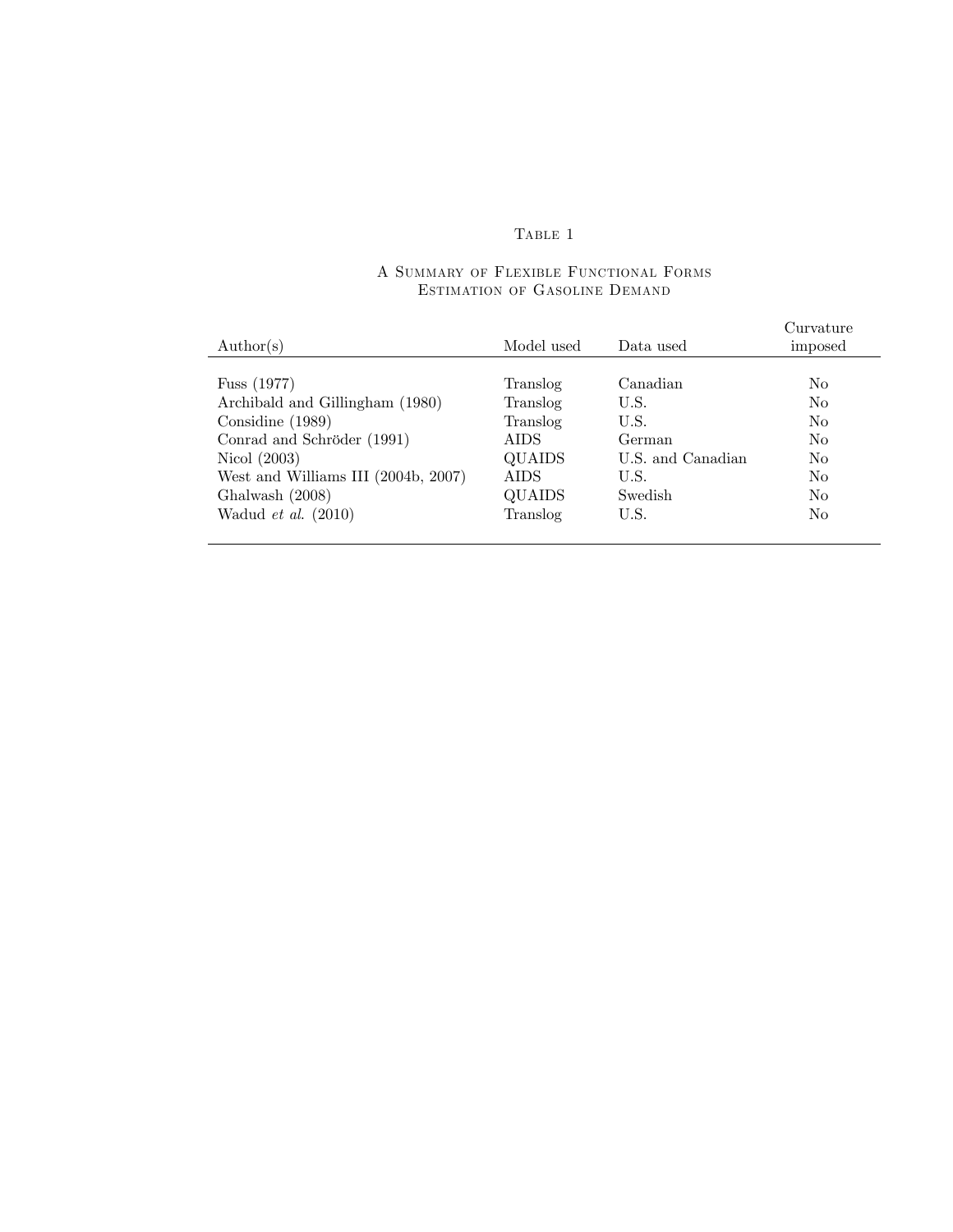Goods:

 $1 =$  gasoline

2 <sup>=</sup> local transportation

3 <sup>=</sup> inter-city transportation

|                         | A. Single members | B. Married couples |                         | C. Married couples with one child |                         |
|-------------------------|-------------------|--------------------|-------------------------|-----------------------------------|-------------------------|
| Parameter               | Unrestricted      | Unrestricted       | Local curvature imposed | Unrestricted                      | Local curvature imposed |
|                         |                   |                    |                         |                                   |                         |
| $a_0$                   | .047(.999)        | $-173.413(0.785)$  | $-227.012$ (.720)       | $-456.471(.293)$                  | $-459.605$ (.285)       |
| $a_1$                   | .486(.996)        | 14.459 (.777)      | 18.812(.712)            | 40.553(.281)                      | 40.985(.274)            |
| $a_2$                   | .088(.998)        | 4.736(.781)        | 6.156(.717)             | $11.272$ $(.295)$                 | 11.313(.288)            |
| $\beta_{11}$            | .091(.987)        | $-1.051$ (.798)    | $-1.406$ (.732)         | $-3.503$ (.286)                   | $-3.556(.279)$          |
| $\beta_{12}$            | $-.020(.994)$     | $-.398(.772)$      | $-.513(.708)$           | $-1.021$ (.085)                   | $-1.027$ (.269)         |
| $\beta_{22}$            | $-.052(.965)$     | .016(.973)         | $-.091(.845)$           | $-.133(.631)$                     | $-.194(.478)$           |
| $b_1$                   | $-.064(.000)$     | $-.080(.000)$      | $-.081(.000)$           | $-.088(.000)$                     | $-.088(.000)$           |
| $b_2$                   | $-.029(.000)$     | $-.027(.000)$      | $-.027(.000)$           | $-.025(.000)$                     | $-.024(.000)$           |
|                         |                   |                    |                         |                                   |                         |
|                         |                   |                    |                         |                                   |                         |
| Positivity violations   | $\theta$          | $\theta$           | $\Omega$                | $\overline{0}$                    | $\overline{0}$          |
| Monotonicity violations | 0                 | $\Omega$           | 0                       | $\theta$                          | $\theta$                |
| Curvature violations    | 0                 | 3326               | 1397                    | 6141                              | 2894                    |
|                         |                   |                    |                         |                                   |                         |
| Log likelihood value    | 1682.07           | 2952.04            | 2950.82                 | 5157.34                           | 5155.72                 |
| Number of observations  | 2218              | 3326               | 3326                    | 6141                              | 6141                    |

 $Notes: Sample period, 1997-2009. Numbers in parentheses are p-values.$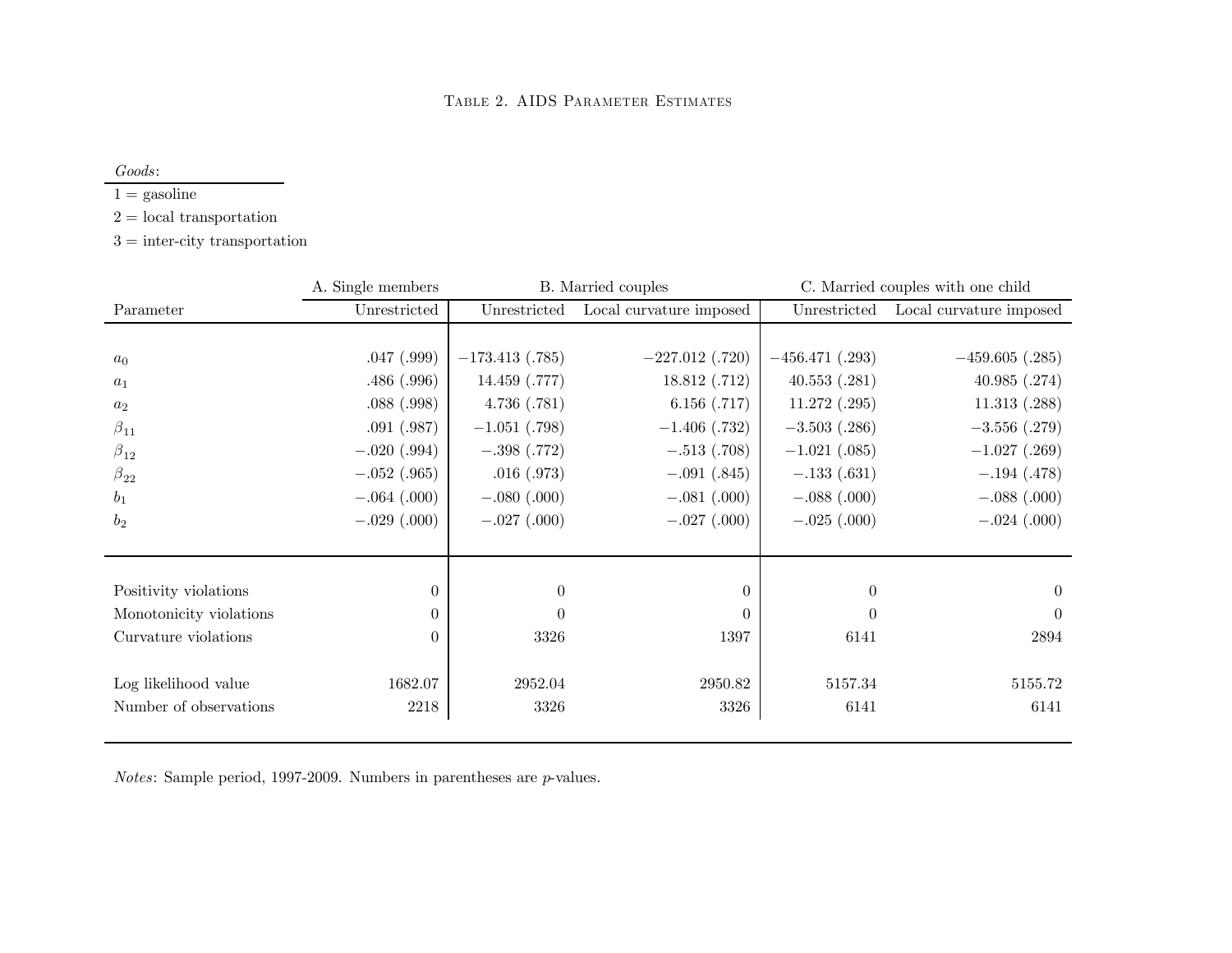Goods:

 $1 =$  gasoline

2 <sup>=</sup> local transportation

3 <sup>=</sup> inter-city transportation

|                         | Single members  |                         | Married couples |                         | Married couples with one child |                         |
|-------------------------|-----------------|-------------------------|-----------------|-------------------------|--------------------------------|-------------------------|
| Parameter               | Unrestricted    | Local curvature imposed | Unrestricted    | Local curvature imposed | Unrestricted                   | Local curvature imposed |
|                         |                 |                         |                 |                         |                                |                         |
| a <sub>0</sub>          | $-7.007$ (.006) | 5.898(.013)             | 5.287(.001)     | $-6.764$ (.000)         | $-4.729$ (.000)                | $-4.740$ (.000)         |
| $a_1$                   | $-.579(.468)$   | $-1.122$ (.253)         | $-1.033$ (.172) | $-.527(.409)$           | .032(.928)                     | .029(.934)              |
| $a_2$                   | .381(.074)      | $-.018(.923)$           | $-.191(.319)$   | .102(.600)              | .171(.002)                     | .167(.002)              |
| $\beta_{11}$            | $-.438(.383)$   | .785(.198)              | .761(.130)      | $-.500(.259)$           | $-.283(.193)$                  | $-.285(.190)$           |
| $\beta_{12}$            | .046(.622)      | $-.002(.979)$           | .084(.401)      | $-.060(.468)$           | $-.037(.120)$                  | $-.037(.119)$           |
| $\beta_{22}$            | $-.065(.403)$   | $-.045(.545)$           | .166(.001)      | .067(.108)              | .145(.000)                     | .078(.010)              |
| $b_1$                   | .385(.002)      | $-.471(.000)$           | $-.494(.001)$   | .404(.001)              | .336(.001)                     | .336(.001)              |
| $b_2$                   | $-.055(.333)$   | $-.008(.885)$           | $-.074(.183)$   | .022(.715)              | $-.010(.691)$                  | $-.008(.743)$           |
| $\lambda_1$             | $-.033(.000)$   | $-.033(.000)$           | $-.038(.000)$   | $-.037(.000)$           | $-.047(.000)$                  | $-.047(.000)$           |
| $\lambda_2$             | .002(.661)      | .002(.712)              | $-.004(.379)$   | $-.004(.409)$           | $-.002(.568)$                  | $-.002(.524)$           |
|                         |                 |                         |                 |                         |                                |                         |
|                         |                 |                         |                 |                         |                                |                         |
| Positivity violations   | $\overline{0}$  | $\theta$                | $\theta$        | $\Omega$                | $\theta$                       | $\Omega$                |
| Monotonicity violations | $\overline{0}$  | $\Omega$                | $\theta$        | $\Omega$                | $\theta$                       | $\theta$                |
| Curvature violations    | 1923            | 59                      | 3326            | 1651                    | 6141                           | 3373                    |
|                         |                 |                         |                 |                         |                                |                         |
| Log likelihood value    | 1692.29         | 1691.89                 | 2967.99         | 2967.42                 | 5194.76                        | 5192.77                 |
|                         |                 |                         |                 |                         |                                |                         |
| Number of observations  | 2218            | 2218                    | 3326            | 3326                    | 6141                           | 6141                    |

 $Notes: Sample period, 1997-2009. Numbers in parentheses are p-values.$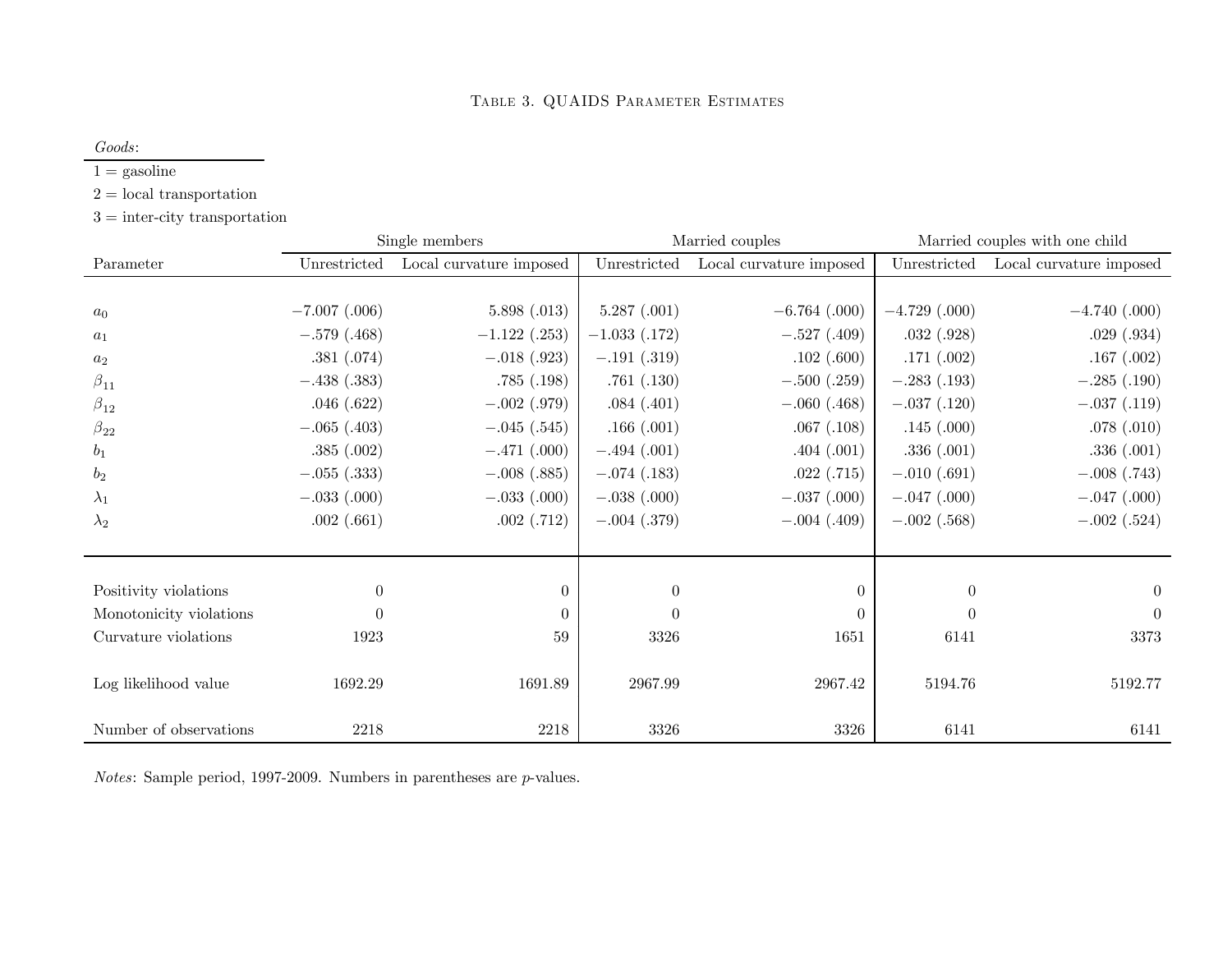#### Table 4. Minflex Laurent Parameter Estimates

Goods:

 $1 =$  gasoline

2 <sup>=</sup> local transportation

3 <sup>=</sup> inter-city transportation

|                         |                | Married couples<br>Single members |                | Married couples with one child |               |                          |
|-------------------------|----------------|-----------------------------------|----------------|--------------------------------|---------------|--------------------------|
| Parameter               | Unrestricted   | Global curvature imposed          | Unrestricted   | Global curvature imposed       | Unrestricted  | Global curvature imposed |
|                         |                |                                   |                |                                |               |                          |
| $a_1$                   | $-.002(.593)$  | .003(.632)                        | $-.003(.046)$  | .002(.655)                     | $-.004(.002)$ | .039(.590)               |
| $a_2$                   | $-.003(.056)$  | .000(.999)                        | $-.002(.001)$  | .000(.999)                     | $-.002(.000)$ | .011(.625)               |
| $a_3$                   | .013( .143)    | .028(.086)                        | .007(0.138)    | .025(.050)                     | .004(.069)    | .062(.570)               |
| $a_{11}$                | .369(.000)     | .607(.000)                        | .393(.000)     | .761(.000)                     | .355(.000)    | .568(.156)               |
| $a_{13}$                | $-.517(.000)$  | $-.287(.229)$                     | $-.532(.000)$  | $-.127(.808)$                  | $-.609(.000)$ | $-.086(.971)$            |
| $a_{33}$                | $-.091(.452)$  | .000(.999)                        | $-.108(.224)$  | .000(.999)                     | $-.235(.001)$ | .001(.998)               |
| $a_{22}$                | .169(.000)     | .166(.490)                        | .146(.000)     | .153(.269)                     | .141(.000)    | .193(.622)               |
| $b_{12}$                | .000(.999)     | .000(.999)                        | .000(.439)     | .000(.999)                     | .000(.999)    | .000(.999)               |
|                         |                |                                   |                |                                |               |                          |
|                         |                |                                   |                |                                |               |                          |
| Positivity violations   | $\overline{0}$ | $\overline{0}$                    | $\overline{0}$ | $\theta$                       | 1             | $\overline{0}$           |
| Monotonicity violations | $\overline{0}$ | $\theta$                          | $\overline{0}$ | $\Omega$                       |               | $\overline{0}$           |
| Curvature violations    | 1951           | 0                                 | 2952           | 0                              | 5402          | $\overline{0}$           |
|                         |                |                                   |                |                                |               |                          |
| Log likelihood value    | 1682.83        | 1677.63                           | 2958.88        | 2944.63                        | 5181.81       | 4969.70                  |
|                         |                |                                   |                |                                |               |                          |
| Number of observations  | 2218           | 2218                              | 3326           | 3326                           | 6141          | 6141                     |

 $Notes: Sample period, 1997-2009. Numbers in parentheses are p-values.$